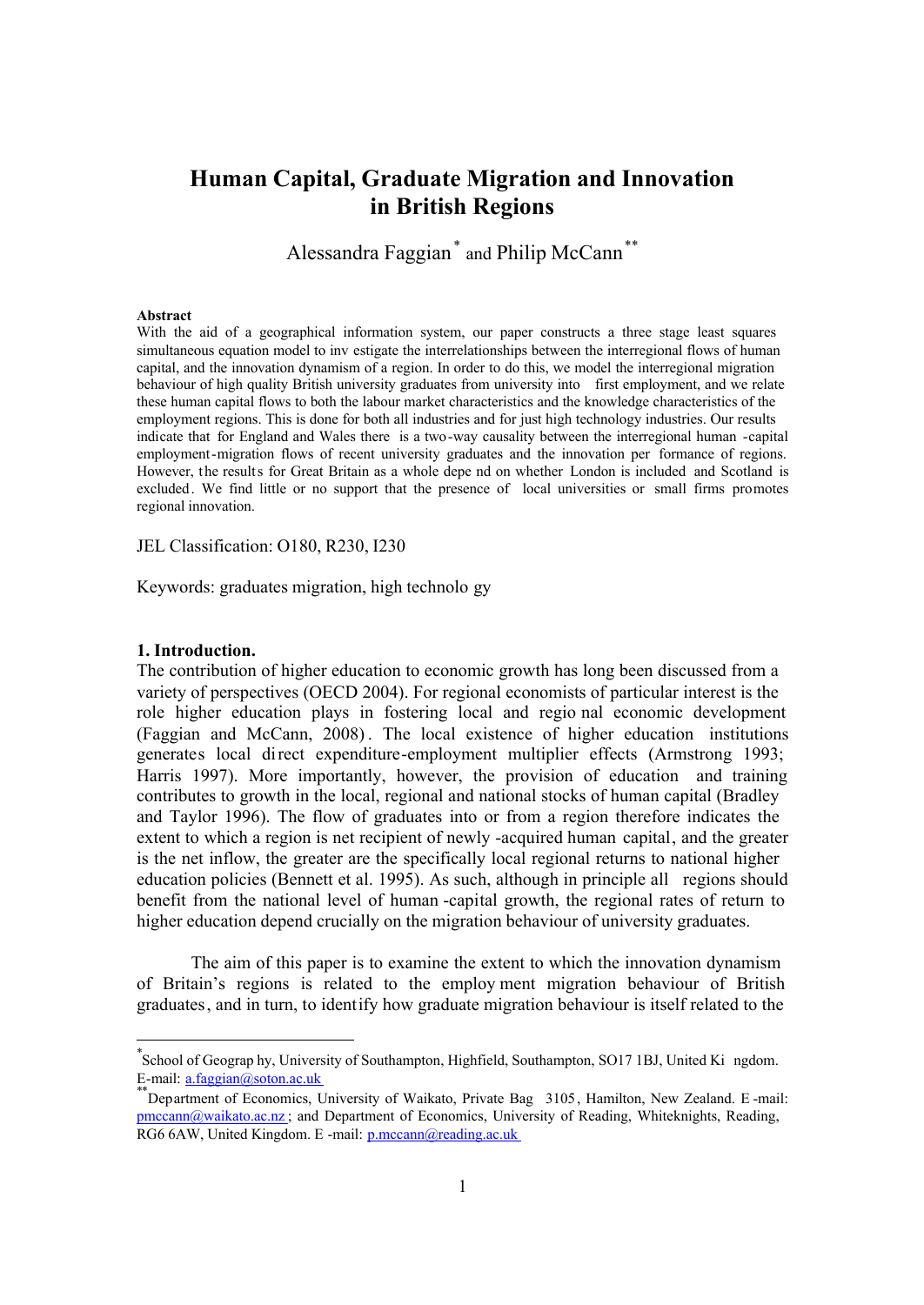innovation dynamism of British regions. In other words, our aim is to identify the extent to which the migration of graduate h uman capital contributes to any regional -specific cumulative learning processes, over and above any direct eff ects of local universityindustry spillovers.

In order to do this we employ data from a large survey of British students with the aid of a Geographical Information System ( from now on referred to as GIS). This allows us to observe the spatial patterns of graduate migration from higher education and into first employment. We analyse these migration flows within a three stage least squares simultaneous equation system. By combining information on these g raduate migration flows with information on the labour market and knowledge characteristics of the British regions, we are able to analyse the role which the knowledge base of a region plays in attracting university graduates, and also the simultaneous role which graduate inflows play in promoting regional dynamism. Our results imply that in England and Wales, the interrelationship between regional innovation and regional human capital inflows represents an endogenous and cumulative process.

The paper is organised as follows. In section 2 we discuss the hypothesised links between industry and regional innovation performance, and in section 3 we outline the major features of British interregional migr ation and spatial labour markets. Section 4 describes the data and variables employ ed, and section 5 explains the rationale for the simultaneous equation methodology. Section 6 presents our results, while sections 7 and 8 provide a discussion, interpretati on and conclusions of our findings.

## **2. Innovation and Regions**

Over the last two decades there has been a significant growth in interest among regional economists and economic geographers regarding the relationship between innovation and regional economic performance. Following the work of key commentators (Porter 1990; Acs and Audrestch 1990 a,b; Jaffe et al. 1993), innovation is regarded as the outcome of the interaction between human capital and knowledge spillovers, which creates cumulative learning e ffects. From the perspective of economic growth, the basic interest in the innovation behaviour of firms comes from the fact that innovative firms and industries are generally regarded as being not only at the forefront of the technological frontier, but also responsible for advancing it. The reason is that innovations in one industry tend to spread throughout the market environment into other industries. As such, developments within innovative firms and industries appear to have much wider impacts on the economy as a whole than just within the innovative firms themselves.

Within the literature on innovation, some commentators argue that large firms play a dominant role in promoting innovations due to R&D economies of scale (Cohen and Klepper 1996) while o ther research suggests that innovations are increasingly being lead by the small firm sector (Acs and Audrestch 1990a,b), due to the organizational flexibility afforded by smallness. However, these two explanations might actually be consistent with each other, in that it may be both very large firms and very small firms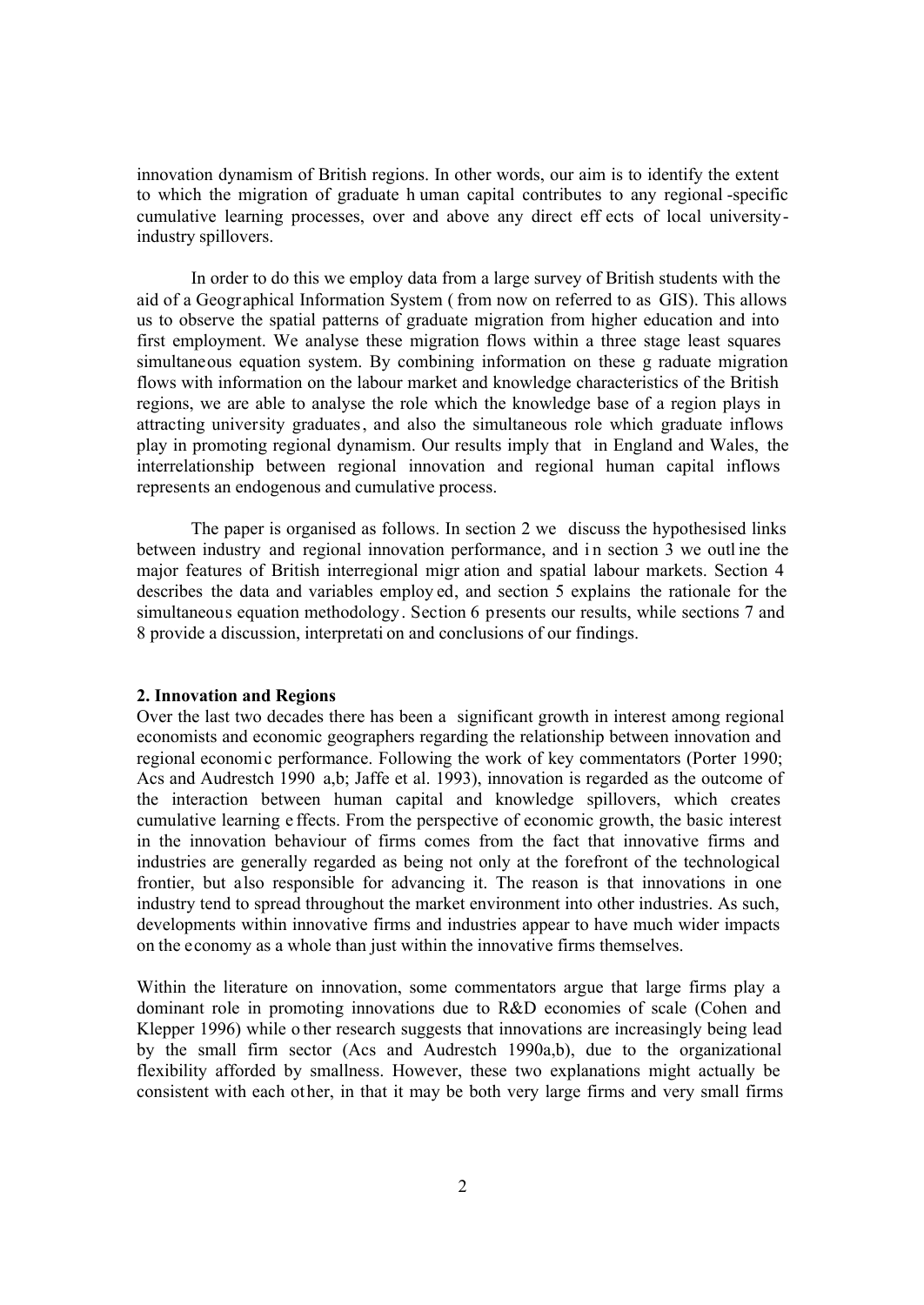which are the most innovative types of firms, with medium sized firms somewhat lagging behind (McCann and Simonen 2005).

A major component of innovation research has tended to focus on the characteristics, behaviour and performance of high -technology industries, such as electronics, semiconductors and biotechnology. The reason is that high technology firms are generally regarded as being at the forefront of technological developments and innovations, and techniques and practices of these sectors may act as a guide for other industries wishing to become more innovative. Moreover, the innovations made by these industries also subsequently tend to pervade all other industries, thereby driving productivity gains in the wider economy as a whole. The current evidence regarding high technology industries strongly suggests that a disproportionately high share of innovations in these sectors do indeed come from the small firms within these industries (Acs and Audrestch 1990a,b).

As well as issues of firm size and R&D, another line of research on innovation concerns questions of geography. For regional economists and economic geographers, much of the interest in innovative industries is also linked to the fact that in many cases there appears to be a very strong tendency for high technology firms to cluster in particular locations such as: in the USA, Silicon Valley (Larsen and Rogers 1984; Saxenian1994), Boston Route 128 (Castells and Hall 1994), Sout hern California (Scott 1993); in the UK, Cambridge (Castells and Hall 1994) and the M4 Corridor (Breheny and McQuaid 1987); Tokyo and Tsukuba in Japan (Castells and Hall 1994), and in continental Europe, Ile de France and Stuttgart (Simmie 2001). The resul t of this behaviour is that certain areas appear to exhibit high growth performance in these sectors, while other areas have been unable to develop any equivalent industry base. This has lead to concern among public policy planners in various countries and regions (Castells and Hall 1994) to understand the economic -environmental conditions under which such industrial clusters are fostered, in the hope o f replicating these conditions elsewher e.

The reasons why innovative firms often appear to be spa tially clustered are complex. Within the evolutionary economics literature (Caniels 2000), the inte rnational business literature (Cantwell and Iammarino 2003), the management literature (Porter 1990), and the economic geography literature (Scott 1988; Saxenian 19 94; Acs 2002; Simmie 2001), there has been a widespread effort to understand the differences in the spatial distribution of innovative activity and knowledge -based functions. The focus of this research effort has tended to be on the role played by agglomer ation economies, and in particular the role of local ex ternalities, and specifically knowledge spillovers, in promoting clustering of innovative activities. In much of this literature it is argued that in many situations, the clustering of small and medium sized firms will guarantee the maximum levels of regional innovation (Aydalot and Keeble 1988; Saxenian 1994). Although there are other literatures which find evidence that large firms play a key role in regional innovation processes (Cohen and Klepper 19 96; Cantwell and Iammarino 2003), the numbers of such papers over recent years tends to be much less than those favouring of the importance of small firm clusters.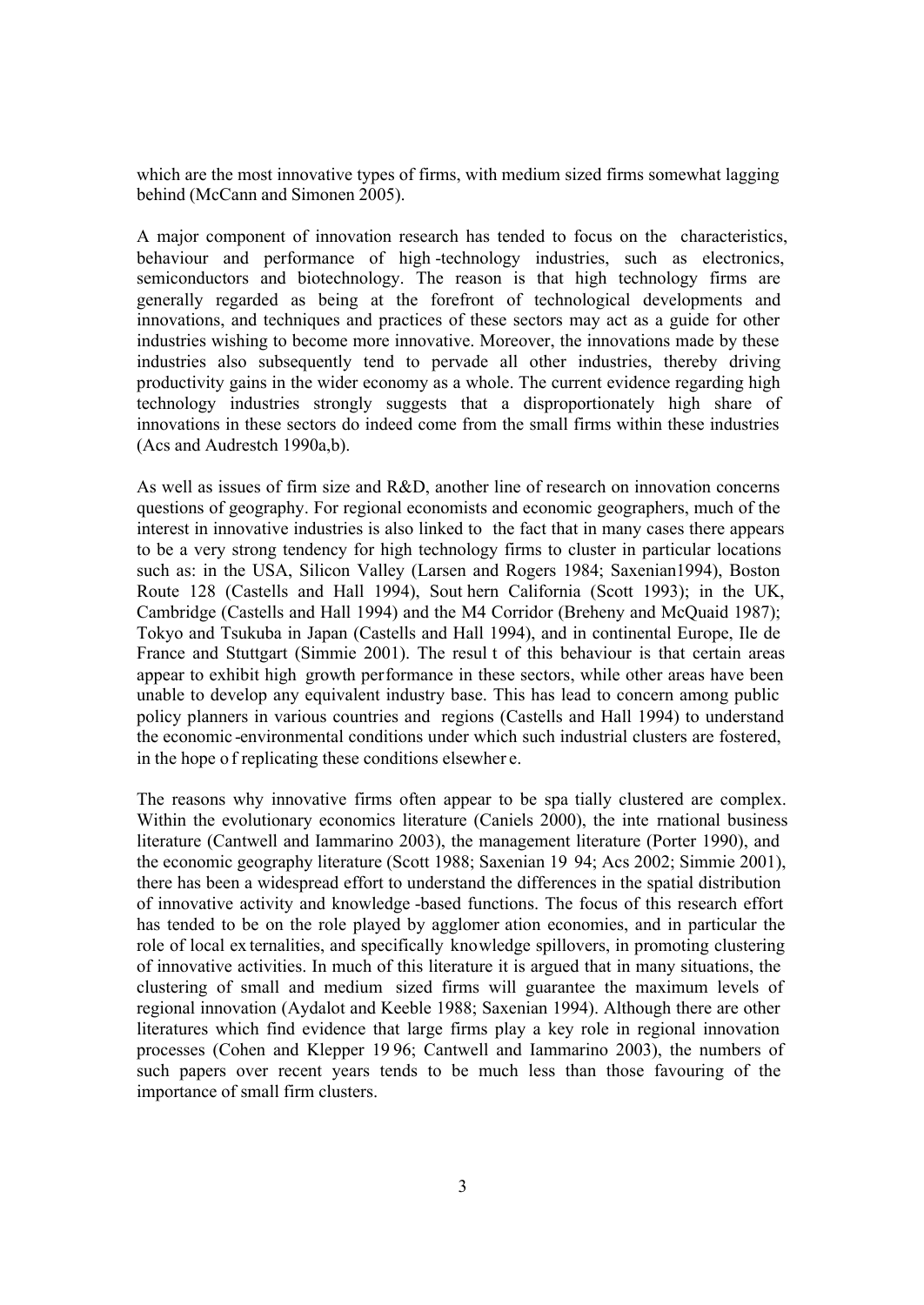Another line of research which has become popular recently concerns the role played by local universities in promoting regional innovation. Following the work of Anselin et al. (1997) a great deal of research has been undertaken to identify the role played by universities in national and regional innovation systems. The hypothesised link here i s primarily via knowledge spillovers between universities and local industries (Abramovsky et al. 2007; OECD 2007), and the effect which such local spillovers have on the stock of regional and national hu man capital.

For reasons of data availability, the empirical literature on the geography of innovation tends to focus primarily on innovation as measured by either patent citations (Jaffe et al. 1993) or R&D expenditure (Acs 2002), and also focuses on mainly manufacturing innovations, with much less evide nce being available concerning the service industries (Gordon and McCann 2005). Subject to these limitations, the evidence does indeed point towards the presence of local knowledge spillovers in many cases of innovat ive industries.

These arguments, howeve r, generally tend to ignore the role played by the mobility of graduate human capital. Human capital migration is a well -known means by which knowledge can be transferred between regions (Faggian et al. 2007a). However, in the context of innovation studies , very little is really known about the strength of this potential knowledge transfer mechanism. The evidence supporting the role played by the mobility of local human capital in promoting innovation is still quite tentative (Angel 1991; Audrestch and Step han 1996; Almeida and Kogut 1999 ; Breschi and Lissoni 2003; Franco and Filson 2000; Persson 2002; Power and Lundmark 2004). However, while other papers argue that it may be wider labour market areas rather than local ones which primarily determine innovati on (Gordon and McCann 2005) , there has been little research undertaken on this point. This is because, unfortunately, while empirical data on patents and R&D are readily accessible, as well as occasionally data on local labour markets, additional micro -data on interregional labour mobility is very difficult to find. Yet, without detailed data on both labour mobility as well as data on innovation, identifying the exact mechanism by which knowledge spillover effects are mediated is not entirely possible. The outcome of all of this is that ver y little is actually known about the extent to which highly innovative regions remain highly innovative because of the net inflow of human capital, or whether these inflows are themselves a result of the fact that some regions are more dynamic and highly innovative.

These issues appear to be very important in the case of the British regions, as there are very high levels of inter -regional mobility amongst British university graduates entering into employment. For example, in the buoyant London economy there are 40% more university graduates employed in London that are actually educated there, whereas in the economically weaker northern region s of Yorkshire and Humberside, there are 40% more graduates educated in Yorkshire and Humberside than are actually employed there (HMT-DTI 2001). The only exception is the case of Scotl and where university graduates tend to be much less mobile than those in England and Wales (Faggian et al. 2007b). Moreover, increasing mobility is assoc iated with increasing human capital (Faggian et al. 2007a,b), and graduates from better universities also exhibit greater mobility (Faggian et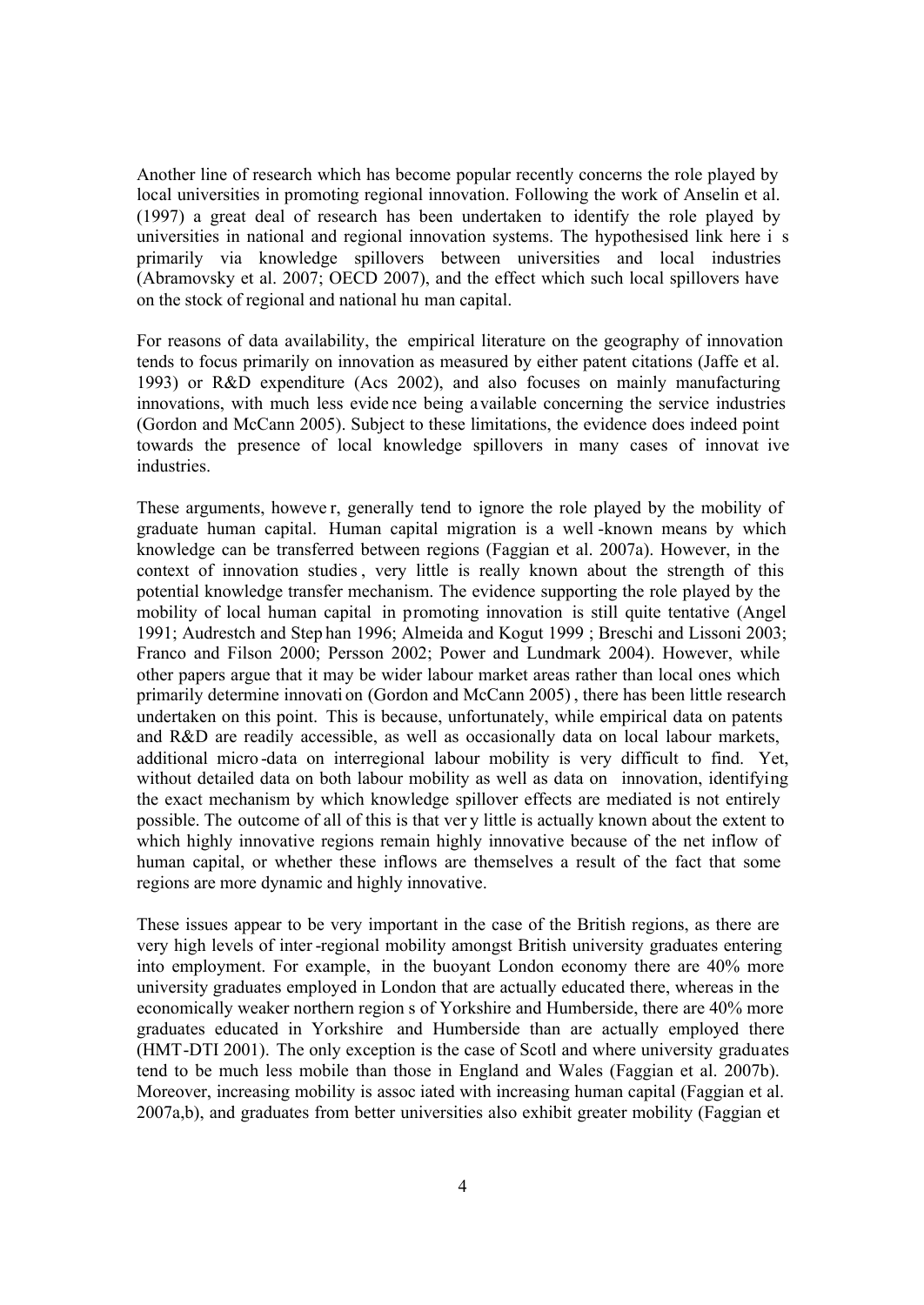al. 2007a,b). The implication of the se interregional flows of graduate human capital is that the migration of human capital may be a very significant form of knowledge transfer both between regions as well as within regions. Yet, in spite of the evidence regarding the scale of and nature of British graduate migration flows, analyses of regional innovation behaviour in Great Britain still tend to emphasise the role played by loca l informal knowledge spillovers, rather than focusing on the role of human c apital mobility.

Before we can explore econometrically whether the mobility of human capital is an important issue for understanding regional innovation behaviour, it is first necessary to recall the key features of spatial labour market and migration behaviour in Great Britain. This is so that we can set up our human capital -migration model in such a way as to identify whether the in teraction between the migration of gradua te human-capital and regional innovation performance plays any systematic role which is distinct from the more general features of British labour markets.

#### **3. UK Inter-Regional Labour Migration**

Economists have generally built models of individual human migration based on the view that people migrate to maximise welfare. The two main approaches have been human capital theory and search -theory (Molho 1986). In the human capital model of migration (Sjaastad 1962), the likelihood that a given individual residing in a region will relocate is an increasing function of the present value of potential moves from that region. Geographic mobility is therefore necessary to bring about higher expected returns to individual human capital investments. In the spatial job -search model workers obtain employment through an optimal search practice, in which the length of search, i.e. the period of unemployment, depends on the distribution of wages that an ind ividual perceives his services can command, as well as the cost of gene rating job-offers (Simpson 1992). Under this approach, the job -search process ends when a wage offer either equals or exceeds the individual's reservation wage, which is the wage which equates the marginal cost of obtaining one more job offer with the expected marginal return from continued search (Herzog et al. 1985).

Although these two approaches are distinct, they can be combined in o rder to understand the general determinants of individual mi gration propensities. Reductions in search and relocation costs generally imply that reservation wages and the duration of search will generally increase, along with the net returns to migration. In addition, the strength of all these effects and resulting migration propensities will also d iffer according to differences in the extent to which local wage variations reflect purely local economic conditions. The reason for this is that this will determine exactly how informative the individual's wage at a part icular location will be as a benchmark for comparing alternative market opportunities (Richmond Cooper 1994) and living environments (Evans 1993; Graves 1980).

In the particular case of Great Britain, the cross -sectional dynamics of interregional migratio n behaviour appear to exhibit three major characteristi cs.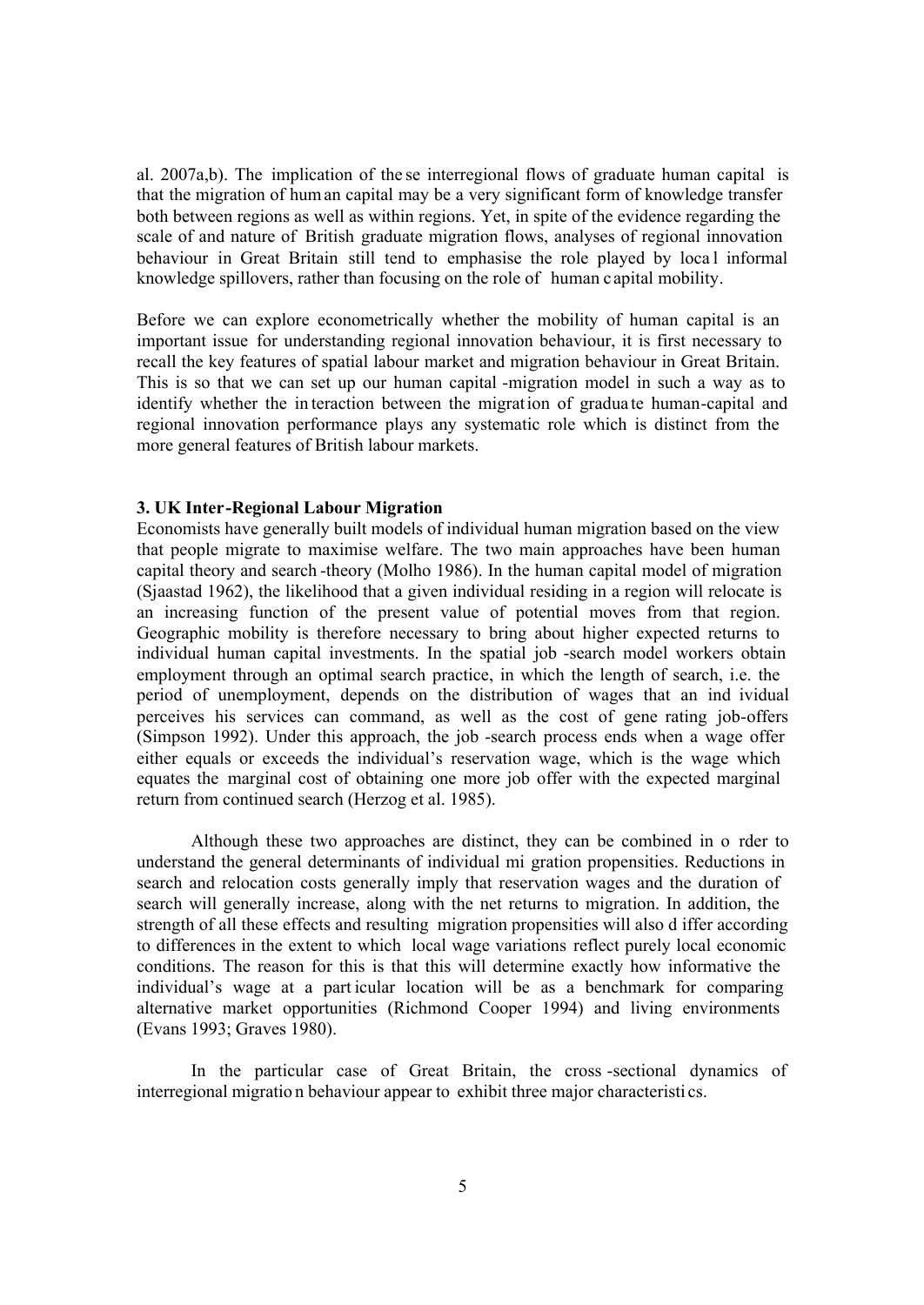Firstly, most British evidence supports the disequilibrium model (Evans 1990, 1993) over the equilibrium approach (Gordon and Molho 1998) in that net migration flows are generally towards areas of higher nominal wages. Secondly, the returns to human capital do appear to vary across the regions (Shah and Walker 1983; Hemmings 1991), as predicted by the human capital arguments embodied in new growth theory (Romer 1986, 1987; Lucas 1988), in that nomi nal wage differentials between British regions are partly explained by the non -homogeneity of the regional labour force. Thirdly, and perhaps most importantly, in the case of British regions, there appears to be something of a centre-periphery phenomenon in terms of the spatial pattern of the graduate employment opportunities generated. Interregional migration flows (Gordon 1995) and interregional wage differences (Gordon and Molho 1998) appear to depend primarily on the number of job-matching opportunities available in each region, relative to the number of peop le seeking work. The spatial variations and constraints in the generation of such job opportunities in turn appear to be related to the rank -order of the area within the national urban hierarchy, cen tred on London and its hinterland regions (Fielding 1992, 1993). As such, inter-regional migration would appear to be primarily a consequence of, rather than a pre-condition for, a successful job -search (Jackman and Savouri 1992). The result is that the employment and migration patterns within Great Britain exhibit life -cycle effects according to a regional 'escalator' process (Fielding 1992, 1993; Evans 1990; Audas and McKay 1997), in which young persons and university graduates are attracted to London and the South East from other regions in order to enter employment and training, and only very much later in life move to other regions to work (Warnes and Ford 1995).

In order to estimate the interrelationships between regional innovation and graduate migration behaviour, it is necessary to control for e ach of these particular features of British migration and spatial labour markets. The reason is that we wish to see if graduate migration behaviour is related to regional innovation dynamics, over and above the usual labour market indicators. In addition, we also wish to see if regional innovation performance is related to graduate migration behaviour, over and above the usual innovation explanations.

In the simultaneous e quation models discussed in section 4, we estimate the employment migration behaviour of human capital (students who graduated in the academic year 1999-2000) into Great Britain's regions as a function of a range of independent explanatory variables which are intended to capture the above l abor market features. In addition, we also relate the employment migration behaviour of graduate human capital into Great Britain's regions to the specific innovation performance of the region. Simultaneously, we estimate regional innovation performance as a function of the types of explanatory variables normally employed in such analyses, but controlling also for flows of graduate human capital into the region. This approach allows us to identify whether the interrelationships between regional innovation a nd human capital migration behaviour represent a cumulative and endogenous process.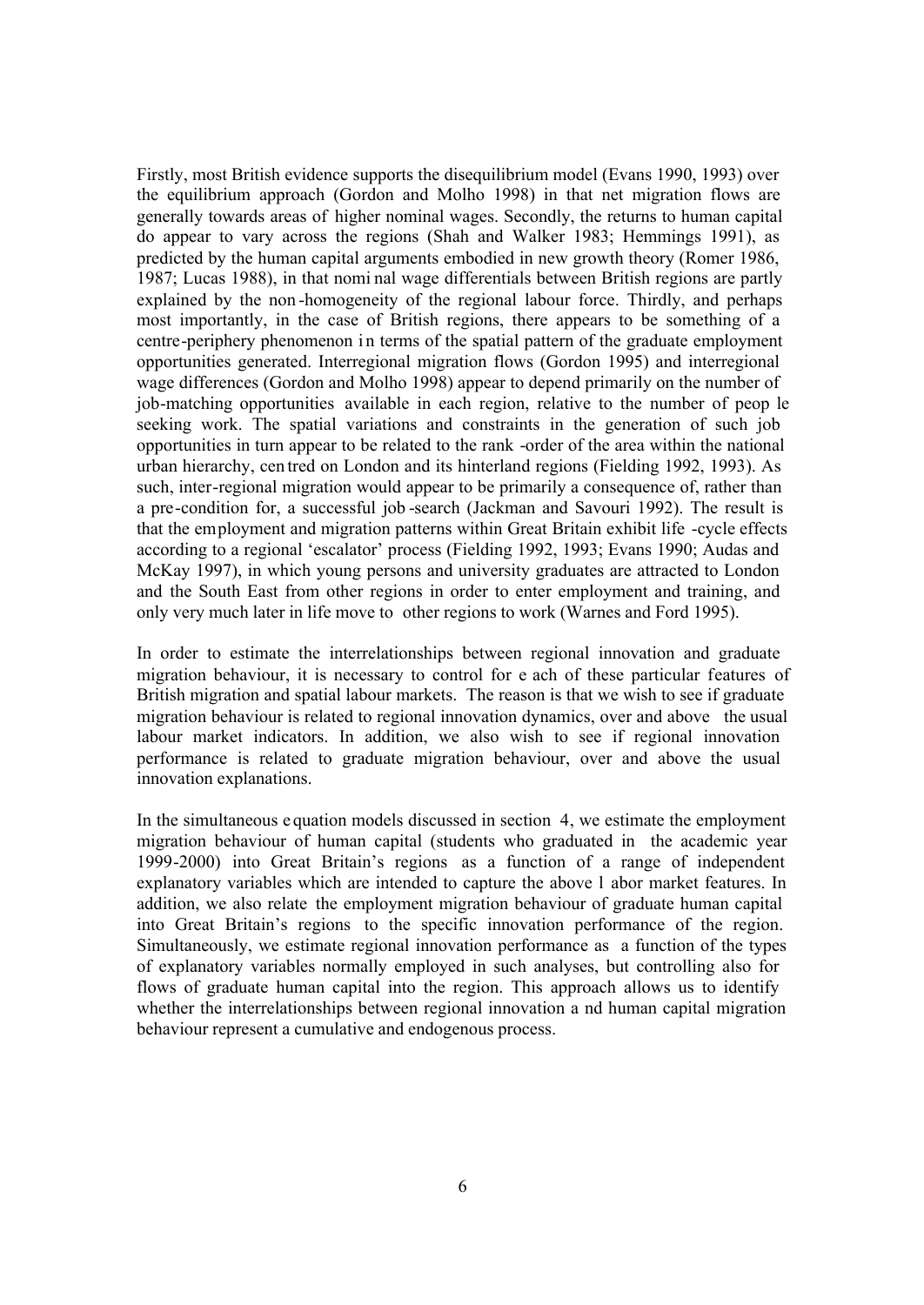## **4. Data**

-

Our graduate labour market information comes from the HESA (Higher Education Statistics Agency) student leavers' questionnaire, and provides us with data on 187 ,474 university graduates for the year 2000. The HESA survey includes the unit postcodes of the domicile, university and first full -time employment workplace locations of each student. There are approximately 1.78 million unit postcodes in Great Britain an d our GIS system allows us to identify the geographical centre point of each of the unit postcode and therefore to map the pattern of individual and aggregate graduate migration flows. By setting this information within the GIS software MAPINFO, we are able to model the interregional geographical flows of the graduates in to employment after university and hence identify the flows of human capital into a region.

So as to make full use of the HESA data within a general migration, human capital and innovation discussion it is also necessary for us to integrate the explicitly spatial data with local labour market data, regional industrial and geographical structural data, and regional innovation data. In order to do this, we adopt as our basic spatial unit o f analysis the 36 NUTS2 areas of Great Britain. These are the s mallest areas of spatial disaggregation for which all of the relevant data required is available. <sup>1</sup> We then use the GIS system to allocate each of the student domicile, education and employment loc ations to the respective NUTS2 regions.

Table 1 gives a brief description of the variables used in the empirical analysis, and Table 2 provides the summary statistics.

#### **Table 1**. Variable Descriptions

#### **Table 2** Summary Statistics

The migration component o f the models are based on *HK\_POP*, which is the number of university graduates who enter into full -time employment after graduation in a particular destination region *i*, which is a different area from both the domicile and the h igher education area (i.e. repeat migrants), per 100,000 of regional population. As in previous analyses (Faggian and McCann 2006; Faggian et al. 2006, 2007a), in order to construct our variable *HK* we define labour mobility as a movement between two locations with a distance greater than 15 km between each other. The reason for this is that almost all individual UK urban labour markets have a radius of less than 15 km. The only real exception to this is London, but even here, from a travel time perspective, London is generally regarded as being made up of a series of distinct urban labour markets areas, each of which is less than 15 km in radius . The particular group of university graduates

<sup>&</sup>lt;sup>1</sup> The 36 NUTS2 regions of Great Britain have an average p opulation of 1.51 million, and range in population from 440,000 to 3.5million. The populations of 26 of the 36 NUTS2 areas range between 1 million and 2.6 million. Our spati al areas are therefore broadly comparable in both scale and spatial definition to the Functional Urban Regions (FURS) employed by Cheshire et al. (1988) and Cheshire and Carbonaro (1995), and are also broadly comparable with Metropolitan Statistical Areas in the USA. We exclude the Highlands and Islands NUTS2 region in this analysis, because there ILO unemployment data are not available for this particular region for this particular year. This should not affect the overall results because the flow of univer sity graduates into this area is so tiny.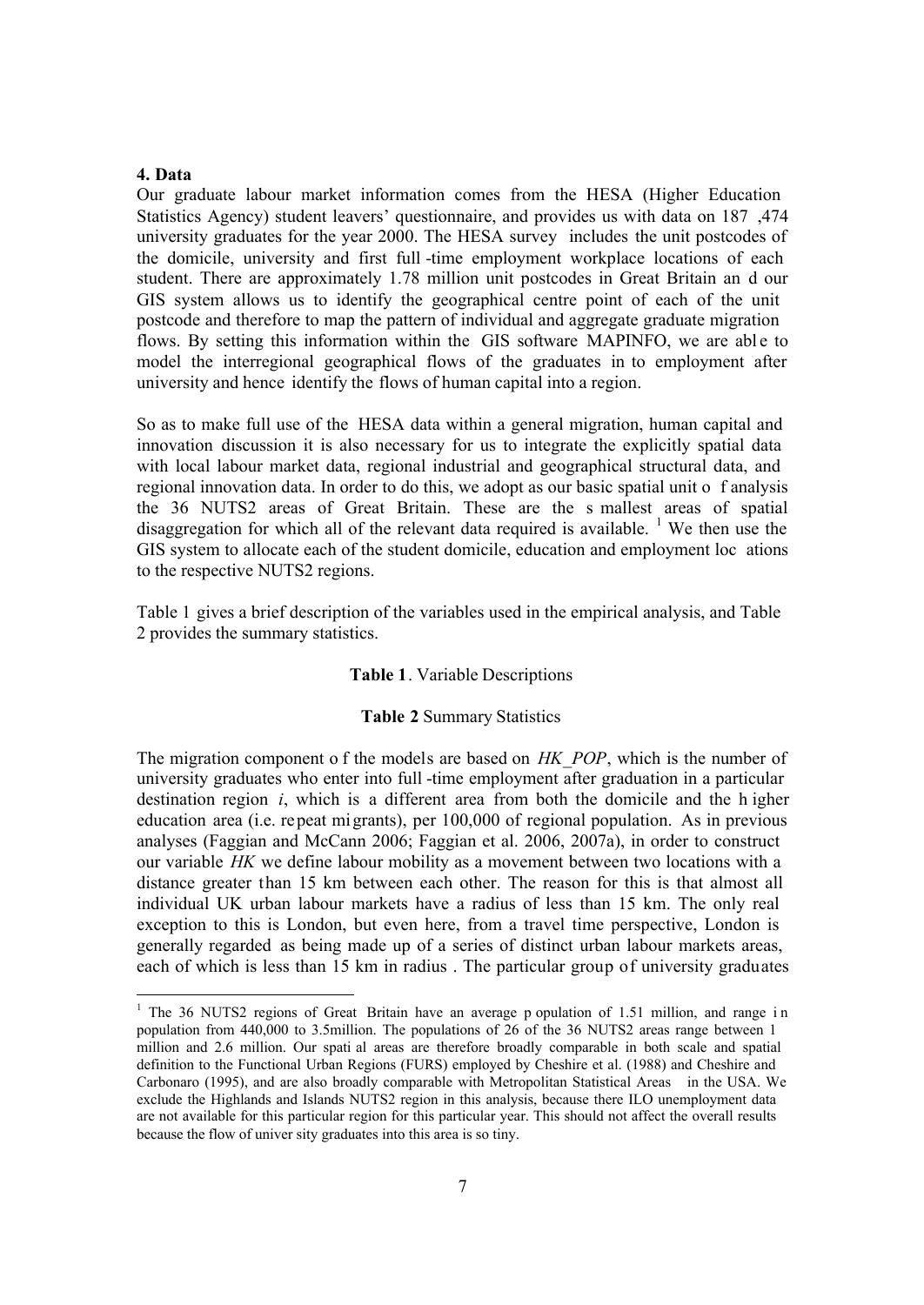we focus on here are the highly mobile graduates who move more than 15 km away from both their domicile and university locations in order to enter employment. This definition of human capital migration is different to the three human c apital definitions we employed in previous simultaneous equation models (Faggian and McC ann 2006). As such, we do not include in our analysis the less mobile and less qualified graduates who enter employment either in the area of their domicile or the area of their uni versity education, as these are discussed elsewhere (Fag gian and McCann 2006).<sup>2</sup> As predicted by human capital theory, the cohort that we focus on here are found to be not only the most geographically mobile group of graduates but also the most highly qualified cohort of graduates (Faggian et al. 2006, 2007a) . From human c apital theory these are also the cohort of graduates who contribute the most to knowledge accumulation and generation.

The two measures of regional innovation performance we employ are *ALL\_INN* and *HT\_INN*. *ALL\_INN* represents the total number o f patent applications per million of population for each NUTS2 region in 2000, and *HT\_INN* represents the total number of high technology patent applications made per million of population in each NUTS2 region in 2000.<sup>3</sup> The patent data comes from the European Patent Office. The European Patent Office (EPO) data is largely comparable both in terms of its technology characteristics (Caniels 2000) and also its spatial distribution to the US patent office data for Europe (Cantwell and Iammarino 2003). The strengths and weaknesses of using patent data as a measu re of innovation h ave been extensively discussed elsewhere (Caniels 2000).

In our human capital migration equations, the regional labour market variables we employ are: *R*<sub>*WAGE*, which represents the regional real wage, constructed as the</sub> average gross week ly salary of workers in managerial occupations in each region in 2000 divided by th e unrebated average rental value; *JOBS*, which represents the total number of unfilled job vacancies in the region, standardized by dividing this by the total r egional population in 1999; the regional quality of life indic ator *QLIFE*, which represents the inverse of the average crime rate in 2000; *ILO*, which represent the regional

<sup>&</sup>lt;sup>2</sup> This cohort of highly mobile graduates is actually made up of two types of graduates. The first type are those graduates who move more than 15k away from the domicile location to enter university and then move gain more than 15km away from both the domicile and university locations in order to enter employment. Thes e are the *repeat migrants* (Faggian et a. 2006, 2007a,b). The second type are the *late migrants*, who enter university within a 15km radius of the domici le, but then move more than 15km away from both the domicile and university locations in order to enter employment (Faggian et a. 2006, 2007a,b). Note that it is possible for either a repeat migrant or a late migrant to remain in the same NUTS2 region for employment as their domicile or university area.

<sup>&</sup>lt;sup>3</sup>The Eurostat published patent data for the NUTS2 regions of Scotland is very incomplete. We therefore use the 2002 Eurostat (2002) provisional estimates for the relative patent scores for EU NUTS2 regions (provided on CD with the original Eurostat 2002 publication) and multiply the indices for Scottish regions by the official published values for London, in order to produce prox y patent scores for the Scottish regions. The prox y patent scores generated look far more realistic than the published scores. We then estimate the models using both the incomplete published scores and the proxy scores, and find that the results of the overall models actually change very little.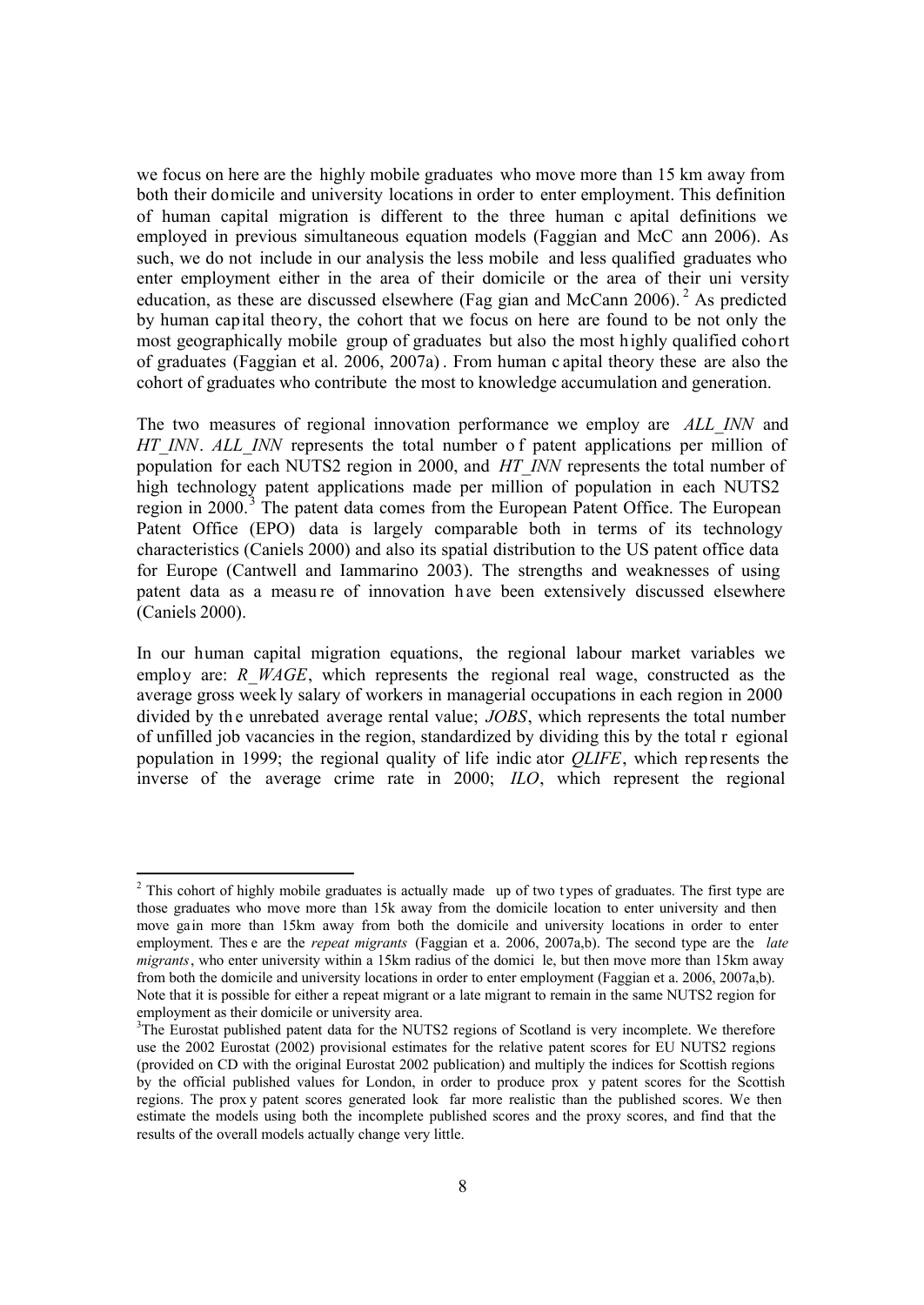unemployment rate; *CENT*, which represents the distance between the centroid of each NUTS2 region and the centroid of London.<sup>4</sup>

In our regional innovation equations we employ a range of variables which theoretically ought to contribute to region's innovation performance. Our regional R&D index *RDTOT* is calculated by aggregating NUTS2 R&D expenditure da ta for university R&D, government R&D, and private sector R&D.<sup>5</sup> As well as *RDTOT*, we employ three additional measures of regional knowledge assets, which are intended to capture the effects of any possible local knowledge spillovers: *RAESTUD* represents the research quality of local universities multiplied by the number of students; *NUNIKM2* represents the density of universities in the region; *POPDENS* measures the population density of the region, and is included in our models on the basis of the arguments o f Carlino et al. (2007). The regional industry structure indicators we employ are *SMAFIR*, which represents the percentage of regional firms which have less than 50 employees in 1999, and *LQMA* which reflects the region's manufacturing location quotient.

-

<sup>&</sup>lt;sup>4</sup> Great Britain exhibits a very clear core-peripher y structure in that regional rankings are highly correlated with proximity to London across a range of criteria, such as productivity, growth, activity rates, employment rates, and credit availabilit y (HMT-DTI 2001). Increasing distance from L ondon *CENT* is therefore a good indicator of economic as well as geographical peripherality in Britain, and can also be regarded in part as an index of the position of the region within the UK urban hierarchy.

<sup>&</sup>lt;sup>5</sup> Government research and university research expenditure are provided at the NUTS2 level. Where NUTS2 level R&D data are not available, as is the case with private sector R&D, each of the NUTS2 regions are then allocated the R&D values associated with the N UTS1 regions within which they are located. The total NUTS2 regional R&D index *RDTOT* is the calculated as the sum of each of these values, divided by regional GDP. As such, the index *RDTOT* reflects the relative significance of R&D to the regional economy.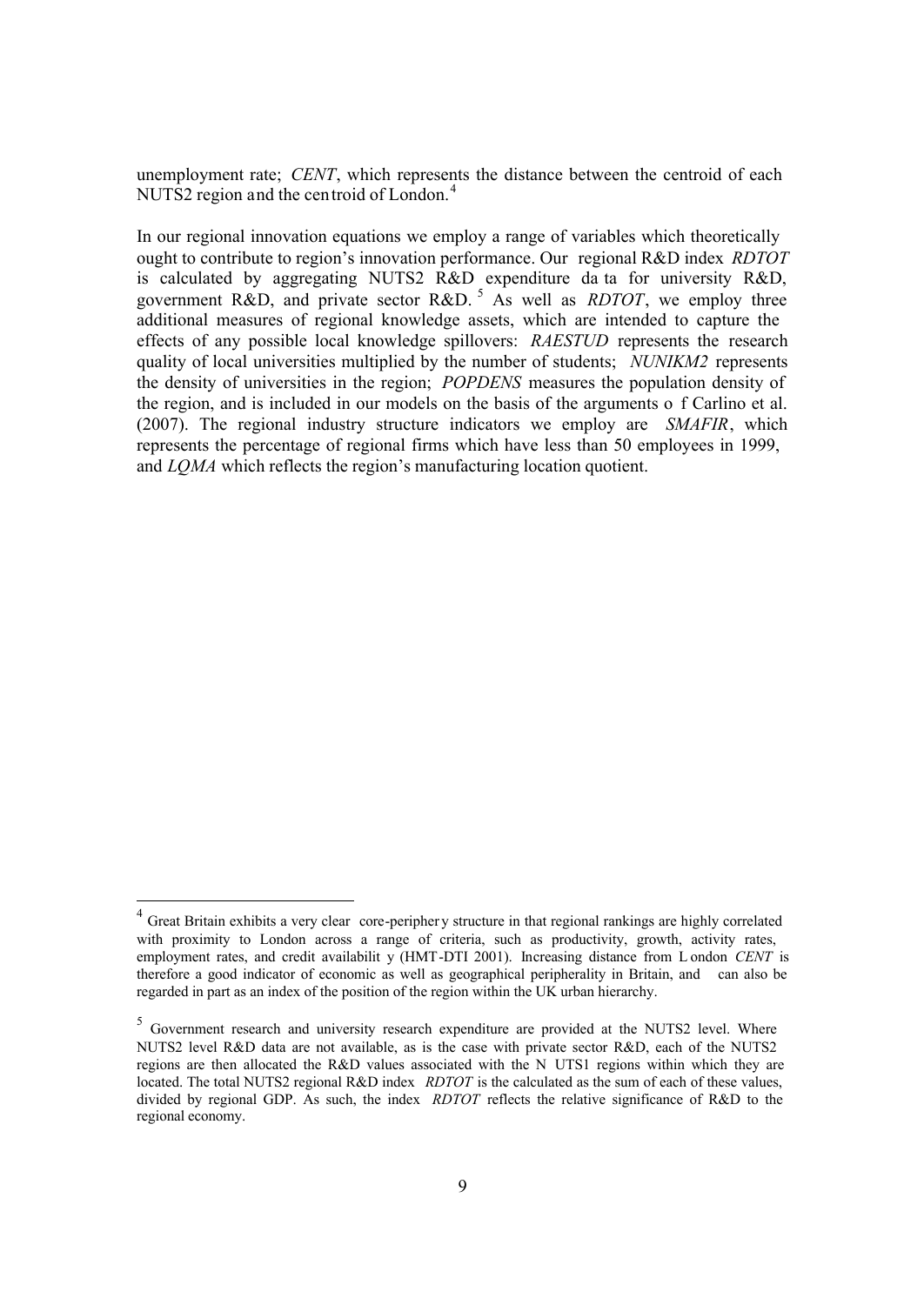### **5.** *Methodology*

On the basis of the arguments in sections 2 -3, we can hypothesise that the ability of a destination region to attract mobile graduate human capital should be a function of the relative innovativeness of a region , while at the same time the innovativeness of a region ought to be related to the inflows of human capital. In order to capture these two way mechanisms we employ a simultaneous equation model in which we estimate the employment-migration flows of university graduates into a region a s a function of the region's innovation dynamism, and at the same time estimate the region's innov ation performance as a function of its graduate human capital inflows. The reason we employ such an econometric approach is that from our previous discussion s, there is no obvious dominant causality between labour migration and regional innovation, in that one may lead to the other. This implies that it is necessary to explicitly estimate these relationships as simultaneous processes.

Therefore, in order to estimate the two way relationship between the flows of graduate human capital into Great Britain's regions and the regional innovation performance of Britain's regions, we employ a simultaneous equation model in which human capital inflows *HK\_POP* are relate d to the region's innovativeness (*ALL\_PAT, HT\_PAT* ), the number of job vacancies in a region *JOBS*, the level of regional unemployment *ILO*, the quality of life of the region *QLIFE*, the regional real wage *R\_WAGE*, and the geographic peripherality of the region *CENT*. At the same time, from our arguments in section 2 regarding the innovation dynamics of a region, the innovation performance of a region (*ALL\_PAT, HT\_PAT*) is related to the scale of human capital inflows *HK\_POP*, the number of small firms *SMAFIR* in the region, the specialisation of manufacturing in the region *LQMA*, the density of universities in the region *NUNIKM2,* the research quality *RAESTUD* of the local universities, and the regional R&D expenditure *RDTOT*.

The structural equations of the models ar e as follows.

When innovations in all industries are included the structural equations are :

$$
HK\_POP_i = a_0 + a_1 ALL\_INN_i + a_2 ILO_i + a_3 R\_WAGE_i + a_4 CENT_i + a_5 JOBS_i
$$
  
+a\_6 QLIFE<sub>i</sub> + h<sub>i</sub> (1)

$$
ALL\_INN_i = b_0 + b_1HK\_POP_i + b_2RAESTUD_i + b_3SMAFIR_i + b_4NUNIKM2_i
$$
  
+ b<sub>5</sub> POPDENS<sub>i</sub> + b<sub>6</sub>LQMA<sub>i</sub> + b<sub>7</sub> RDTOT<sub>i</sub> + e<sub>i</sub> (2)

When only innovations of high technology industries a re considered the structural equations become: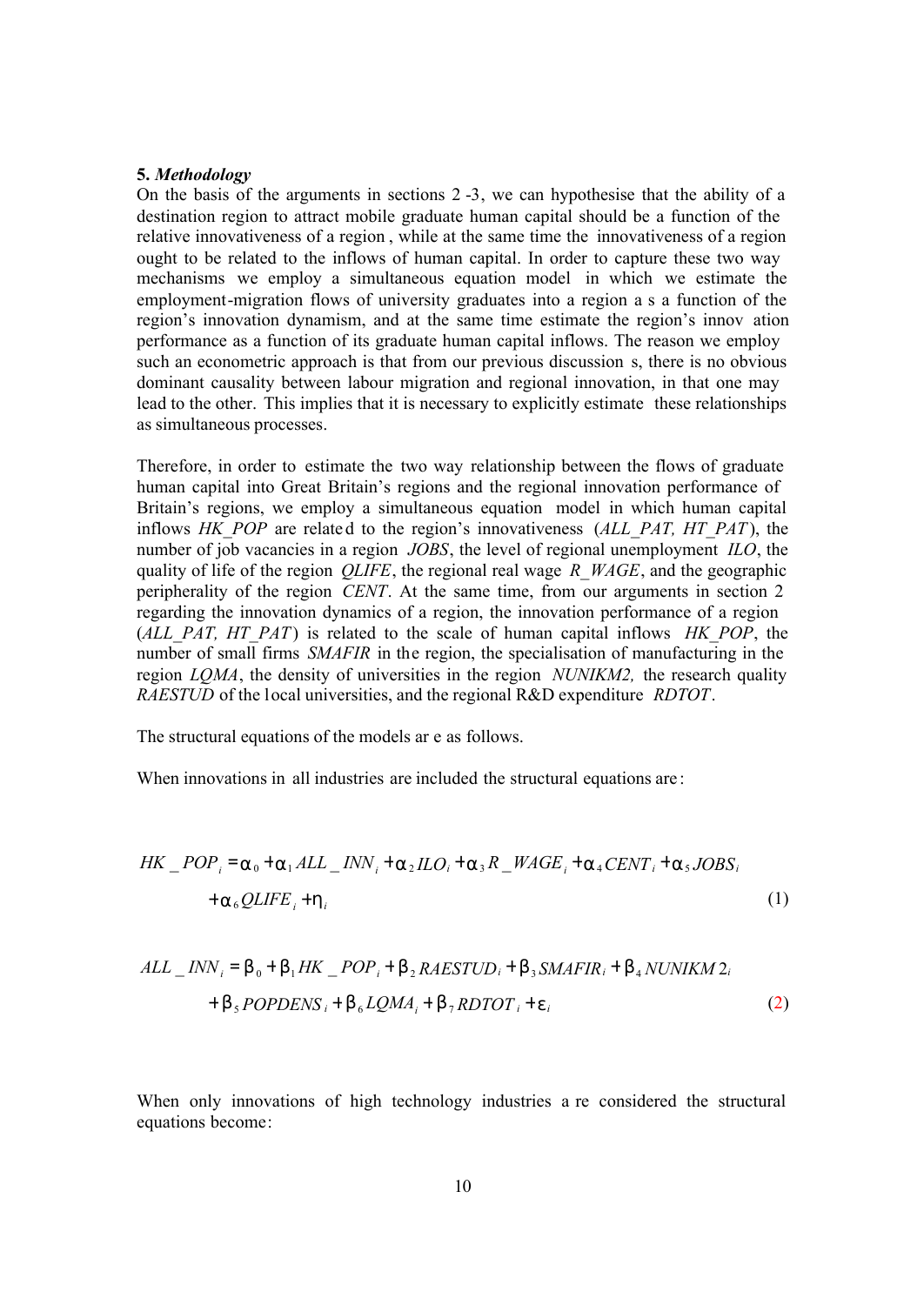$$
HK \tPOP_i = g_0 + g_1 HT \tINN_i + g_2 ILO_i + g_3 R \tINAGE_i + g_4 CENT_i + g_5 JOBS_i
$$
  
+ 
$$
g_6 QLIFE_i + x_i
$$
 (3)

$$
HT \_INV_i = j_0 + j_1HK \_POP_i + j_2RAESTUD_i + j_3SMAFIR_i + j_4NUNIKM 2i
$$
  
+j\_5POPDENS\_i + j\_6LQMA\_i + b\_7RDTOT\_i + m\_i (4)

where the subscript *i* refers to each NUTS2 region.

Simultaneous equation models can be estimated wi th either a limited or full information method (Wooldridge 2002). The most popular technique for estimating simultaneous equations is the two -stage least square method (2SLS), which belongs to the limited information family. 2SLS is easy to implement, but provides inefficient estimates of the *α*'s and *β*'s (*g*'s and *j*'s) if the error terms *ε* and *η* (*x* and *m*) are correlated. Since there is no theoretical reason to exclude a prior i the existence of such correlation in our model, a three-stage least squares (3SLS) is used . 3SLS, developed by Zellner a nd Theil (1962), is a full information method and can be seen as a logical extension of 2SLS to which an additional step is attached. This extra step consists of the estimation of the variance covariance matrix of cross-equation error terms, which is then used to correct the estimates of the parameters *α*'s and *β*'s (*g*'s and *j*'s). 3SLS provides consistent and more efficient estimates than 2SLS since it incorporates the additional information on the structure of the error terms and is therefore also better for statistical inference. If there is no correlation or heteroscedasticity in the error terms, the 3SLS gives exactly the same results of 2SLS.

In order to examine whether the 3SLS method produces supe rior estimates to alternative techniques, we estimated the above model using both separate OLS regressio ns and also two stage least squares (2SLS). A comparison of the results of these methods indicates significant differences between each of the approaches depending on their spec ification. This observation suggests that the full information 3SLS method is s uperior to the alternative techniques. The model system is therefore estimated using the 3SLS technique, and this allows for the interrelationships between the innovation performance of a region and human -capital migration behaviour to be an alysed.

The simultaneous equation models represented by equations  $(1)$  - $(2)$  and  $(3)$ - $(4)$  are estimated in three different settings. In Model 1, we estimate both of the equation systems represented by equations (1)-(2) and (3)-(4) across all NUTS2 regions of Great Britain. In Model 2, we estimate the same equation systems as in Model 1, but removing from the system the two London NUTS2 regions. In Model 3, we estimate the same two equation systems as in each of the t wo previous two models, but this tim e removing only the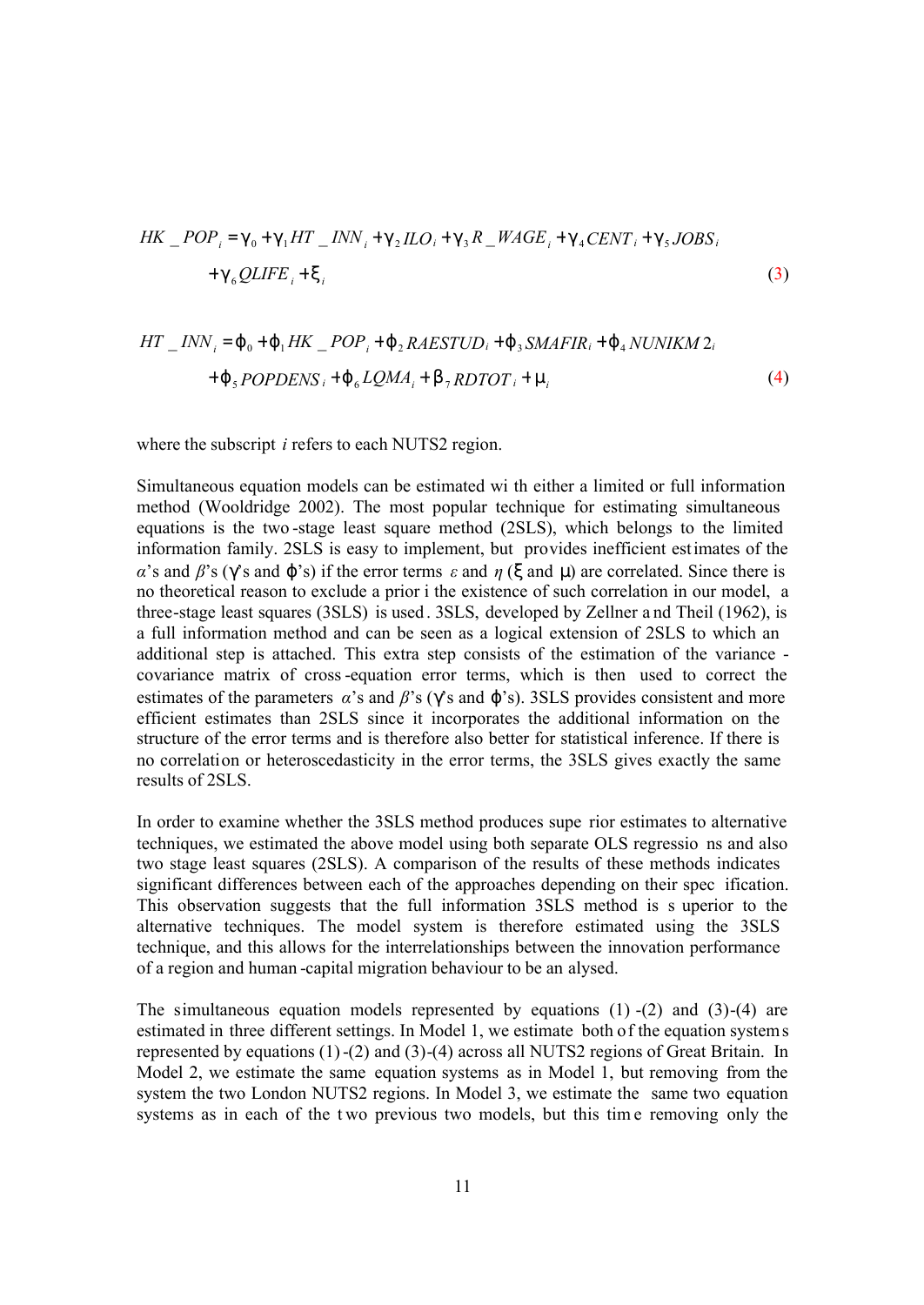Scottish regions (hence leaving the whole of England and Wales included). The reason for removing the London NUTS2 regions in Model 2 is in order to examine the extent to which the 'escalator' phenomenon (Fielding 1992) discussed in section 3, and also the concentration of higher education and research institutions in London, alters any of the aggregate results. The reason for removing the Scottish regions in Model 3 is based on the fact that previous evidence (Faggian et al. 2007b) suggests that human capita l mobility in Scotland is very different from the rest of Great Britain.

The results of the graduate migration equations are reported in the upper panels of Tables 3 and 4 while the results of the innovation equations are reported in the lower panels of the tables.

**Table 3.** 3SLS estimates: All Sectors Innovation

**Table 4**. 3SLS estimates: High Tech Innovation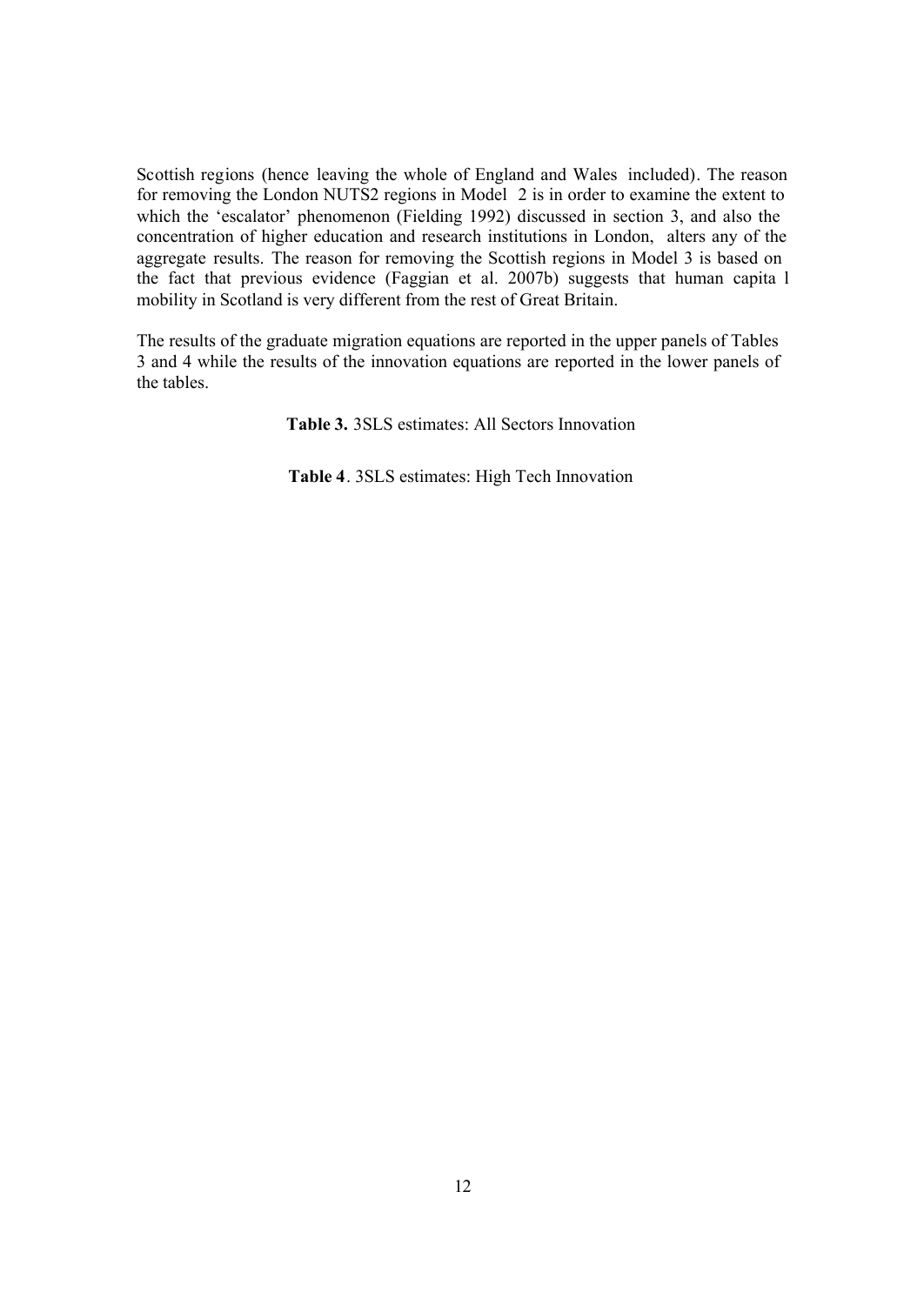## **6. Results.**

For all model specifications we see that human capital in -migration is significantly related to the innovativeness of a region.

In the case of all industries reported in Table 3, for Great Britain as a whole (Model 1) and also for Britain as a who le without London (Model 2), there is no evidence of any endogenous human capital migration -innovation process, because regional innovation *ALL\_INN* is not related to the scale of human capital inflows *HK\_POP*. In these cases, regional innovation appears to be related only to *RDTOT* total regional R&D. However, after removin g Scotland and focussing only on England and Wales together (Model 3), we see that there is clear evidence of an endogenous and cumulative process of highly graduates *HK\_POP* migrating to employment in innovative regions, whose innovation performance *ALL\_INN* is also positively related to such human capital inflows. In the case of England and Wales (Model 3), the two-way endogenous relationship between human capital inflows *KH\_POP* and regional innovation *ALL\_INN* appears to dominate all other explanatory mechanisms.

The results for high technology industries are reported in Table 4. When considering the regional innovation performance of high technology industries we see that for all model specifications there appears to be two-way relationship between human capital inflows *HK\_POP* and regional innovation *HT\_INN*, although the results are weaker when the London regions are removed in Model 2. In these models, there is some tentative evidence of a positive role played by loc al universities *RAESTUD* and *NUNIKM2*, although these results are dependent on the inclusion of London in Model 1 a nd Model 3. Conversely, total regional R&D *RDTOT* appears to be important for regional high technology innovation when London is not included in the model (Model 2).

The changes in results associated with the exclusion of the regions of Scotland (Model 3) are probably related to the fact that the graduate labour market of Scotland appears to function rather differently than the rest of England and Wales (Faggian et al. 2007b). Scottish students tend to exhibit much more limited mobility than students in En gland and Wales.

Where significant, the signs for the labour market variables are largely as expected.<sup>6</sup> Meanwhile, none of the variables representing small firms *SMAFIR*, population density *POPDENS*, or manufacturing specialisation *LQ*, appear to play positive any role in a region's innovation performance.

Finally, in Table 5 we report the elasticities for *HK\_POP*, *ALL\_INN* and *HT\_INN*, calculated at the means values. As we see, for all th ree models, the elasticity of *HK\_POP*  with respect to *ALL INN* is greater than the elasticity of *HK POP* with respect to *ALL\_INN*, whereas for all three models the elasticity of *HT\_INN* with respect to *HK\_POP* is greater than the elasticity of *ALL\_INN* with respect to *HK\_POP*. Regional

Except for real wages *R\_WAGE*, although this result is consistent with other findings (Faggian et al. 2007a).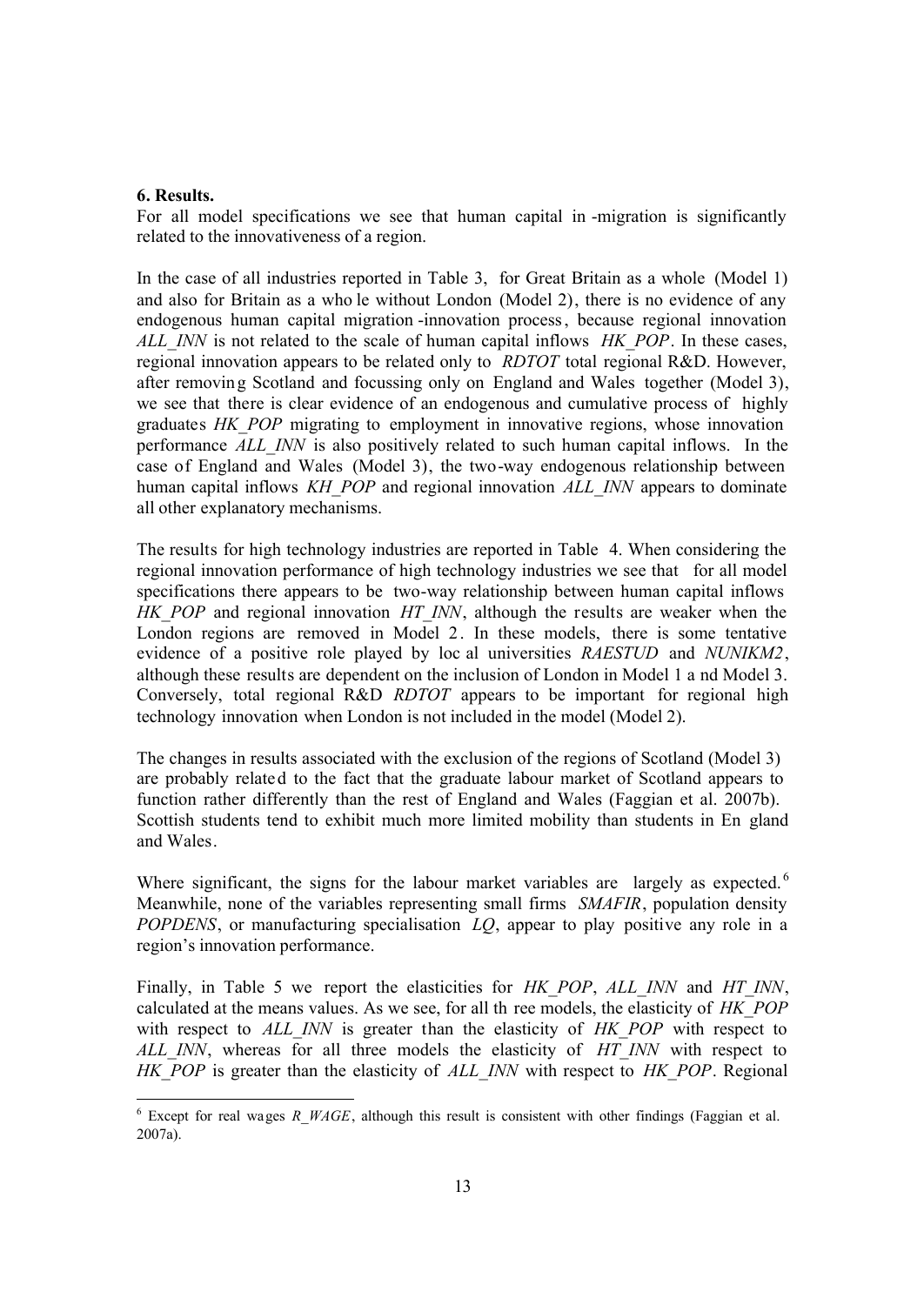high technology innovation is more sensitive to th e human capital inflows than innovations across all sectors' innovation, whereas human capital inflows are relatively more sensitive to the innovation performance of all sectors than just hi gh technology sectors.

## **Table 5**. 3SLS Elasticities

#### **7. Discussion**

Our results demonstrating the simultaneous significance of both graduate human capital inflows and regional innovation performance provide a justification for our adoption of a 3SLS approach. Our results imply that cumulative processes do operate at the r egional level, in which graduate human capital flows are an input into regional knowledge production function (Acs 2002) which may not be subject to diminishing returns (Romer 1986, 1987; Lucas 1988).

The results reported in this paper therefore represen t five new findings. Firstly, our findings regarding the endogenous and cumulative mechanism linking regional human capital inflows and regional innovation performance, imply that an *inter-*regional rather than an *intra-*regional labour market explanation is required for much of the observed variation in Great Britain's regional innovation dynamism. This cumulative mechanism has not previously been empirically demonstrated, and our results are therefore novel.

Secondly, the quality of universities is only found to be of very limited important for local regional innovation performance, and any such effect appears to be restricted to high technology sectors only , and also to models including London . As such, our findings are rather different to t he observations of Anselin et al (1997). On the other h and, we find that universities have very significant impacts on regional performance via the flows of their highest quality graduates into *other* regions.

Thirdly, we find no evidence of any role played by small firms in regional innovation. Our results are in stark contrast to the 'learning regions' and 'knowledge regions' literature in which small firms are a central tenet of the h ypothesised innovation mechanisms.

Fourthly, population density is always negative ly related to innovation performance. This result is very different to US findings (Carlino et al. 2007), but is consistent with other European observations (Simonen and McCann 2008a,b).

Fifthly, human capital inflows are more important as an explanation of regional high technology innovation performance, than for the innovation performance of all industries.

As such, our findings provide a fundamental twist on the previous arguments regarding regional high technology innovation. Ever since the seminal wo rks of Porter (1990) and Saxenian (1994), the potential impact of interregional labour mobility on local growth has been almost entirely ignored in favour of local cluster -type or 'learning region'-type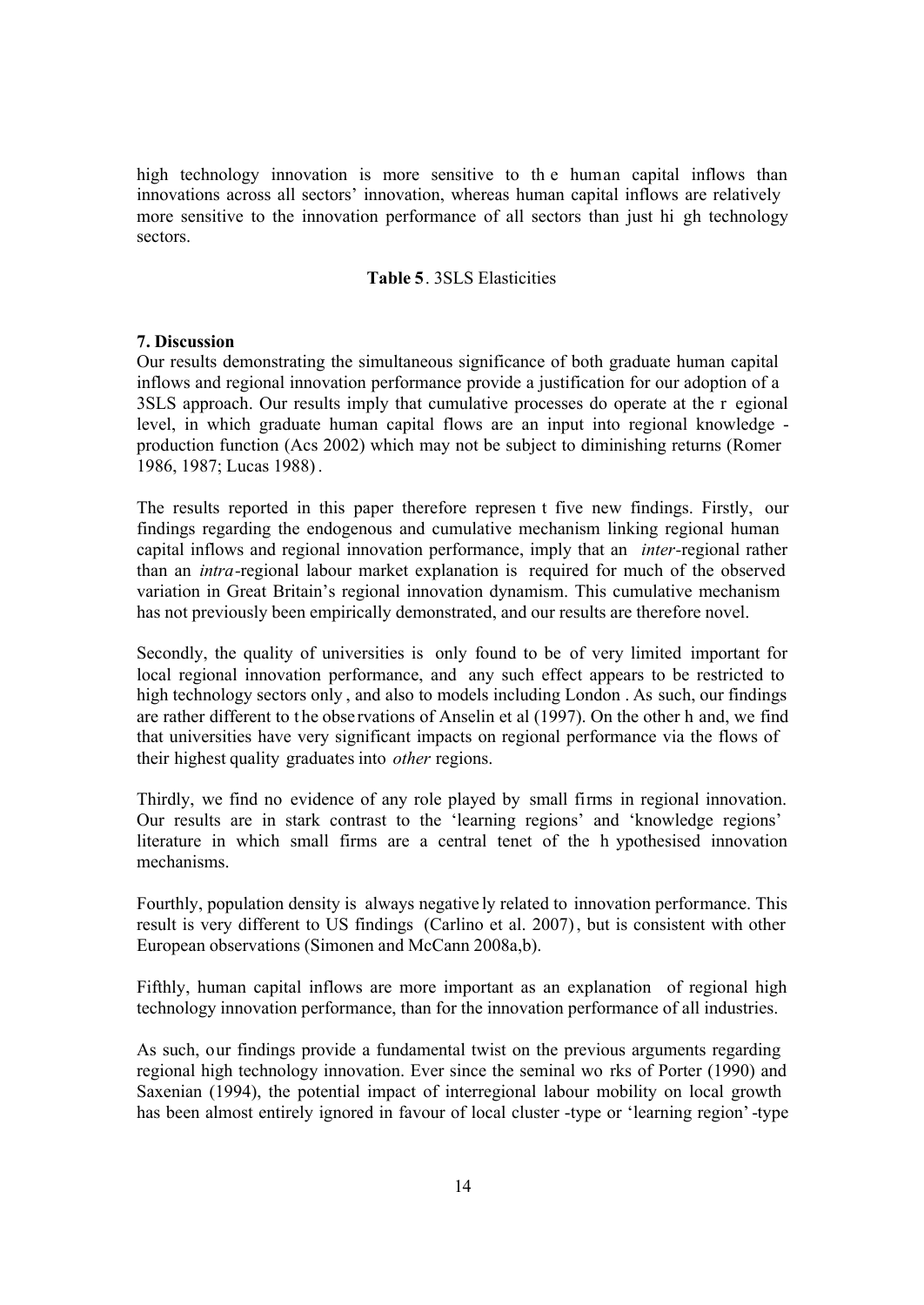explanations (Castells and Hall 1994; Simmie 1997, 20 01; Cooke 2007). Although there have been powerful analytical critiques of the local clusters arguments (Martin and Sunley 2003) and their relationships to innovation (Iammarino and McCann 2006), a broader analytical framework has yet to emerge in the lite rature on the geography of innovation. Interestingly, in three of the most significant books published on the subject in recent years (Fagerberg et al . 2005; Breschi and Male rba 2007; Polenske 2007), there is not a single detailed discussion of the role played by the inter-regional mobility of human capital within a country on regional innovation. On the other hand, our results suggest that explanations of the performance of 'knowledge regions' which focus primarily on local features are likely to be miss -specified. Inter-regional, rather than intra-regional human capital mobility has recently also been found to be crucial for innovation in other contexts (Simonen and McCann 2008b). As such, where universities do play a role in regional innovation, it appear s to be at least as much, if not more, related to their role as nodes within a national system of student -graduate mobility (Faggian and McCann 2006). This accords with the findings of other related empirical work (Faggian and McCann 2006; McCann and Simon en 2005). As Perrons (2004) has pointed out, some high performing regions may not necessarily be 'learning regions' but rather may simply be localities which attract learned people. Our results imply that this argument is generally applicable to the region s of Great Britain.

#### **8. Conclusions.**

In this paper we have sought to identify the interrelationships between the flows of graduate human capital and the innovation performance of the regions of Great Britain. By employing a three stage least squares proc edure and controlling for regional factors, our results indicate that the innovativeness of a region is one of the major factors that encourages university graduates to seek employment in that region. At the same time, inflows of highly mobile university g raduates into a region also pro mote regional innovation, at least within England and Wales . Our findings therefore provide evidence of a regionally-specific cumulative learning process, the primary transmission mechanism of which appears to be the interreg ional migration flows of highly mobile university graduates. These observations imply that explanations of regional innovation performance should look much more into inter -regional rather than intra -regional explanations than has previously been the case.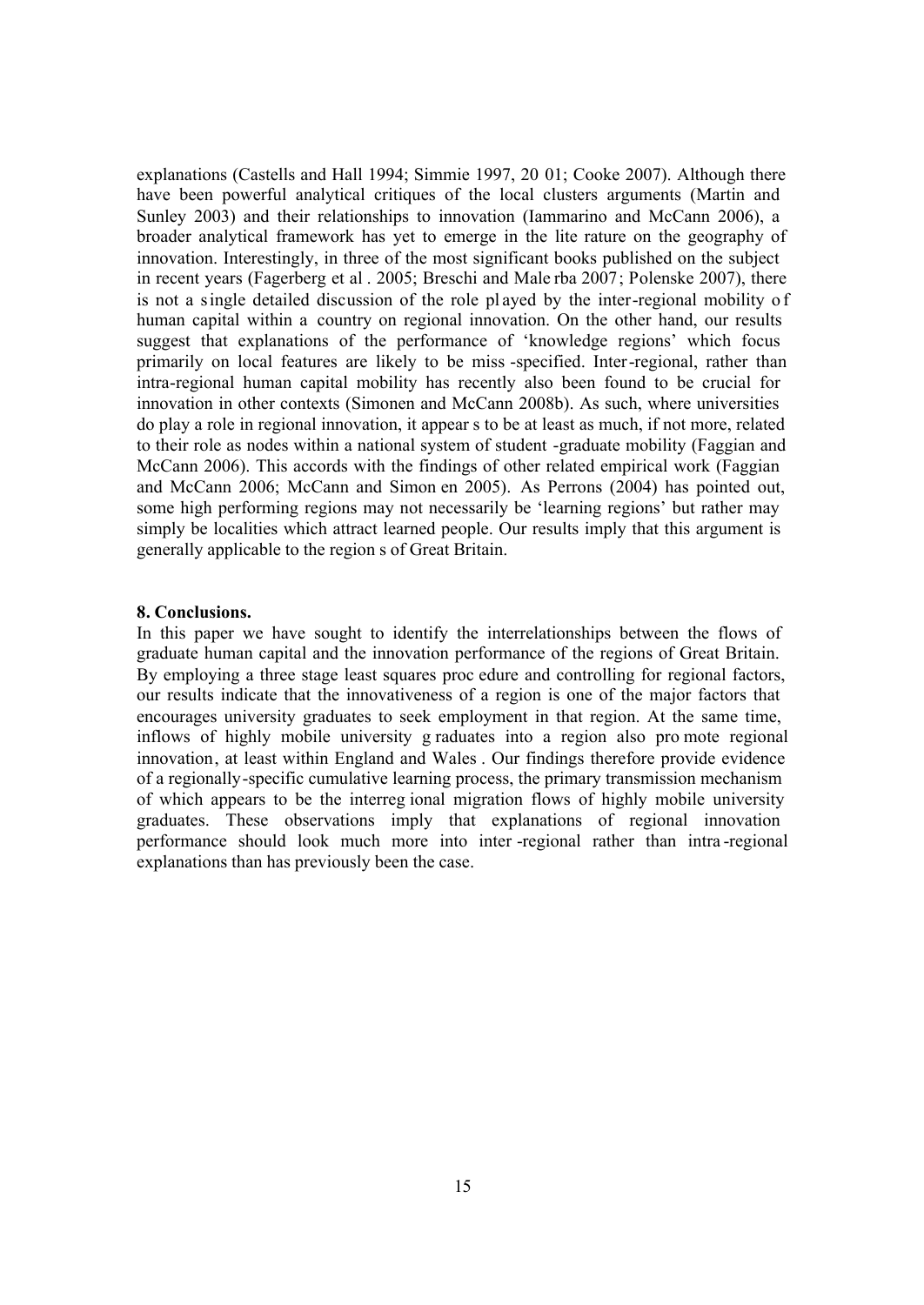### **References**

Abramovsky, L., Harrison, R., and Simpson, H., 2007, "University Research and the Location of Business R&D", *Economic Journal*, 117, C114-C141

Acs, Z.J., 2002, *Innovation and the Growth of Cities* , Edward Elgar

Acs, Z.J., and Audrestch, D.B., 1 990a, *Innovation and Small Firms*, MIT Press, Cambridge MA

Acs, Z.J., and Audrestch, D.B., 1990b, *Innovation and Technologica l Change: An International Comparison* , University of Michigan Press, Ann Arbor

Almeida, P., and Kogu t, B., 1999, "Localization of Kn owledge and the Mobility of Engineers", *Management Science* , 45.7, 905-917

Angel, D.P., 1991, "High Techno logy Agglomeration and the Labour Market: The Case of Silicon Valley", *Environment and Planning A* , 23, 1501-1516

Anselin, L., Varga, A., and Acz, Z., 1 997, "Local Geographical Spillovers between university research and High Technology Innovations", *Journal of Urban Economics*, 42, 422-448

Armstrong, H.W., 1993, "The Local Income and Employment Impact of Lancaster University" *Urban Studies*, 30, 1653-1668

Audas R.P and Ross Mackay, R., 1997, "A Tale of Two Recessions" *Regional Studies*, 31.9, 867-874

Audretsch, D.B., and Stephan, P.E., 1996, "Company -Scientist Locational Links: The Case of Biotechnology", *American Economic Review*, 86.3, 641-652

Aydalot, P., and Keeble, D. (1988) *High Technology Industry and Innovative Environments*, Routledge, London.

Bennett, R., Glennerster, H., and Nevison, D., 1995, "Regional Rates of Return to Education and Training in Britain" *Regional Studies*, 29.3, 279-295

Bradley, S., and Taylor, J. 1996, "Human Capital Formation and Local Economic Performance" *Regional Studies*, 30.1, 1-14

Breheny, M.J., and McQuaid, R.W., 1987, (eds.), *The Development of High Technology Industries*, Croom Helm, London

Breschi, S., and Lissoni, F., 2003, "Mobility and Social Networks: Localised Knowledge Spillovers Revisited", *CESPRI Working Paper 142* , Department of Economics, Bocconi University, Milan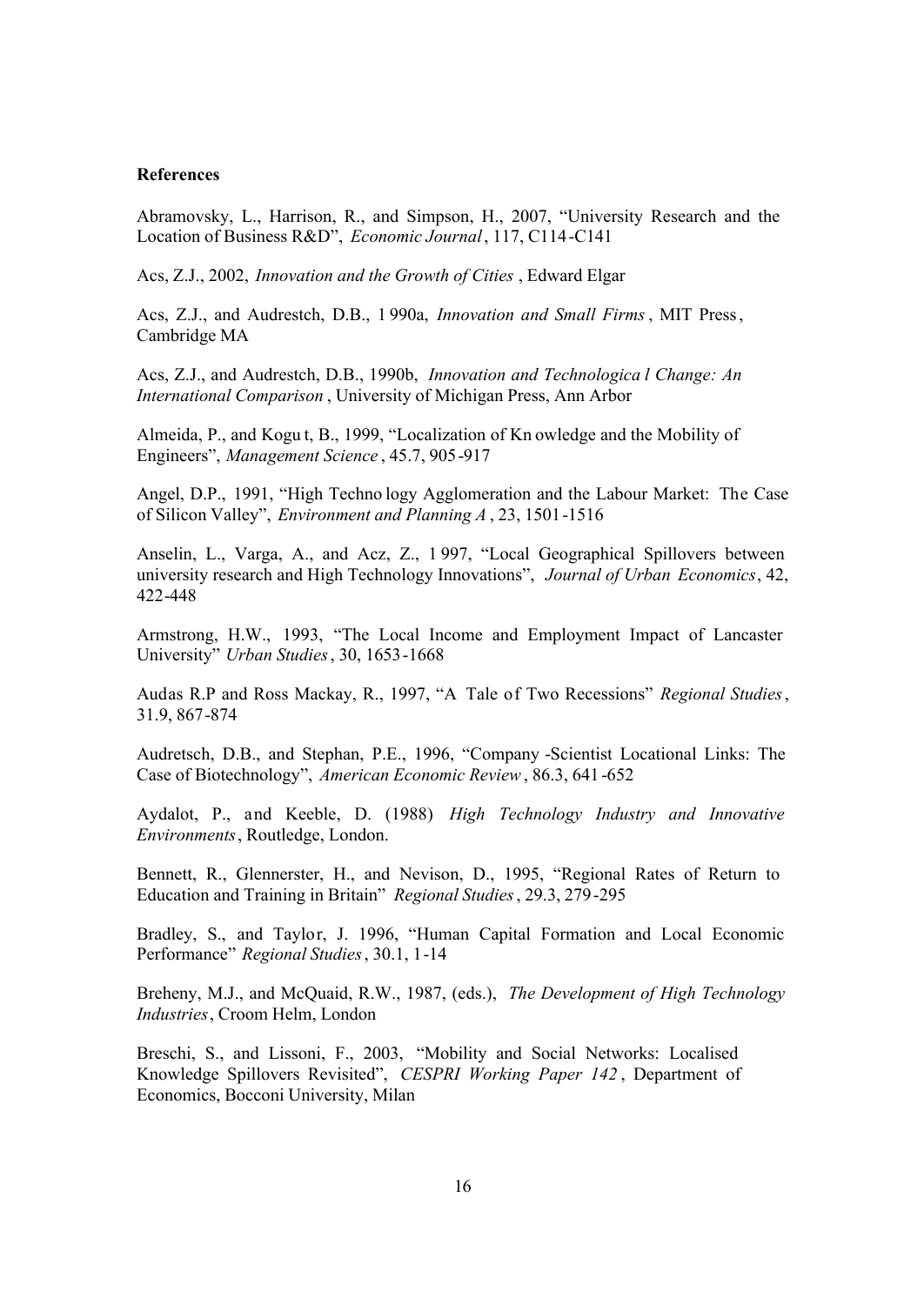Breschi, S., and Malerb a, F., 2007, (eds.), *Clusters, Networks and Innovation* , Oxford University Press, Oxford

Caniels, M.C.J., 2000. *Knowledge Spillovers and Economic Growth* , Edward Elgar, Cheltenham

Cantwell, J.A., and Iammarino, S., 2003, *Multinational Corporations and European Regional Systems of Innovation* , Routledge, London

Carlino, G.A., Chatterjee, S ., and Hunt, R.M., 2007, "Urban Density and the Rate of Invention, Journal of Urban Economics, 61, 389 -419

Castells, M., and Hall, P., 1994, *Technopoles of the World: The Making of 21 st Century Industrial Complexes*, Routledge, London

Cheshire, P.C., and Ca rbonaro, G., 1995, "Urban Economic Growth in Europe: Testing Theory and Policy Prescriptions", *Urban Studies*, 33.7, 1111-1128

Cheshire, P.C., Hay, D., Carbonaro, G., and Bevan, N., 1988, *Urban Problems and Regional Policy in the European Community* , Commission of the European Communities, Brussels

Cohen, W.M., and Klepper, S., 1996, "A Reprise of Size and R&D", *Economic Journal*, 106, 925-951

Cooke, P., 2007, *Growth Cultures: The Global Bioeconomy and its Bioregions* , Routledge, London

DFEE, 2001, *2001 Research Assessment Exercise: The Outcome* , Department for Education and Employment, London

European Commission, 2002, *Regions: Statistical Yearbook* , 2002, Brussels

Evans A.W. (1990), "The Assumption of Equilibrium in the Analysis of Migration and Interregional Differences: A Review of Recent Research", *Journal of Regional Science* , Vol.30, No.4, 515 -531

Evans, A.W., 1993, "Interregional Equilibrium: A Transatlantic View." *Journal of Regional Science* , 33.1, 89-97

Fagerberg, J., Mowery, D.C., and Nelson, R.R., 20 05, (eds.), *The Oxford Handbook of Innovation*, Oxford University Press, Oxford

Faggian. A. and McCann, P., 2006, "Human Capi tal Flows and Regional Knowledge Assets: A Simultaneous Equation Approach", *Oxford Economic Papers*, 52, 475-500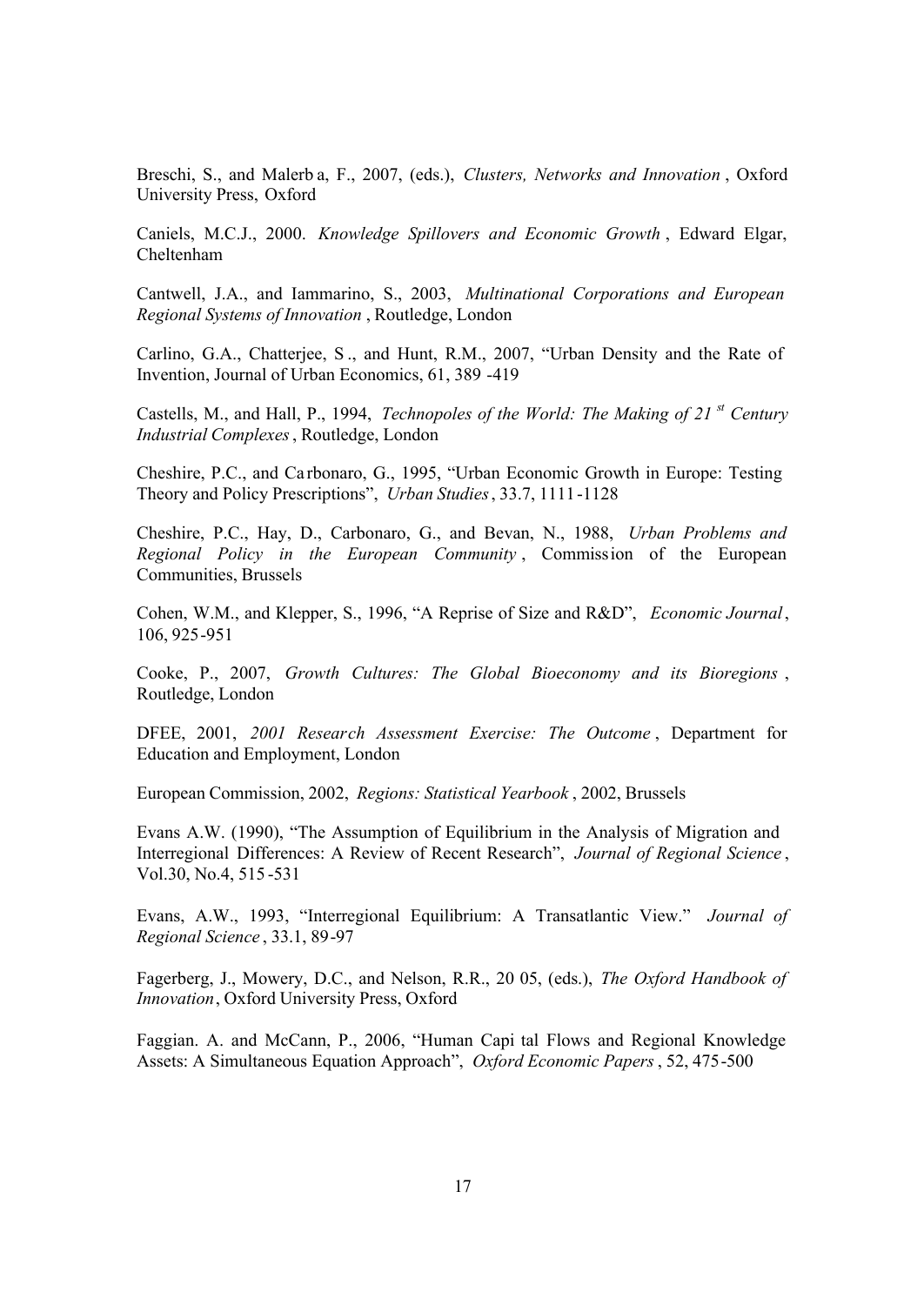Faggian. A. and McCann, P., 2008, "Human Capital and Regional Developmen t" in Capello R. and Nijkamp P., *Handbook of Regional Dyna mics and Growth: Advances in Regional Economics,* Edward Elgar, Forthcoming

Faggian. A., McCann, P., and Sheppard, S.C., 2006, "An Analysis of E thnic Differences in UK Graduate Migration", 2006, *Annals of Regional Science* , 40.2, 461-471

Faggian. A., McCann, P., and Sheppard, S .C., 2007a, "Some Evidence that Women are More Mobile than Men: Gender Differences in UK Graduate Migration Behaviour", *Journal of Regional Science* , 47.3, 517-539

Faggian. A., McCann, P., and Sheppard, S.C., 2007b, " Human Capital, Higher Education and Graduate Migration: An Analysis of Scottish and Welsh Students ", *Urban Studies*, 44.13, 2511-2528

Fielding, A.J., 1992, "Migrati on and Social Mobility: South East England as an Escalator Region" *Regional Studies*, 26.1, 1-15

Fielding, A.J., 1993, "Migration and the Metropolis: Recent Research on the Causes and Consequences of Migration to the Southeast of England", *Progress in Human Geography*, 17.2, 195-212

Franco, A.M., and Filson, D., 2000, "Knowledge Diffusion through Employee Mobi lity", *Federal Reserve Bank of Minneapolis* : *Research Department Report* 272, Minneapolis

Gordon, I.R., 1995, "Migration in segmented Labour Markets *" Transactions of the Institute of British Geographers NS*, 20, 139-55

Gordon, I.R., and McCann, P., 2005, "Innovation, Agglomeration and Regional Development", *Journal of Economic Geography* , 5.5, 523-543

Gordon, I.R., and Molho, I., 1998, "A multi -stream analysis of the changing pattern of inter-regional migration in Great Britain" *Regional Studies*, 32.4, 309-323

Graves, P.E., 1980, "Migration and Climate" *Journal of Regional Science* , 20.2, 227 -237

Harris, R.I.D., 1997, "The Impact of the University of Portsmout h on the Local Economy" *Urban Studies*, 34.4, 605 -626

Hemmings, P.J., 1991, "Regional Earnings Differences in Great Britain: Evidence from the New Earnings Survey" *Regional Studies*, 25.2, 123 -133

Herzog, H.W., Hofler, R.A., and Schlottman, A.M., 1985, "Life on the Frontier: Migrant Information, Earnings and Past Mobility" *Review of Economics and Statistics*, 67, 373- 382

HMT-DTI, 2001, *Productivity in the UK: 3 The Regional Dimension* , H.M. Treasury and Department for Trade and Industry, London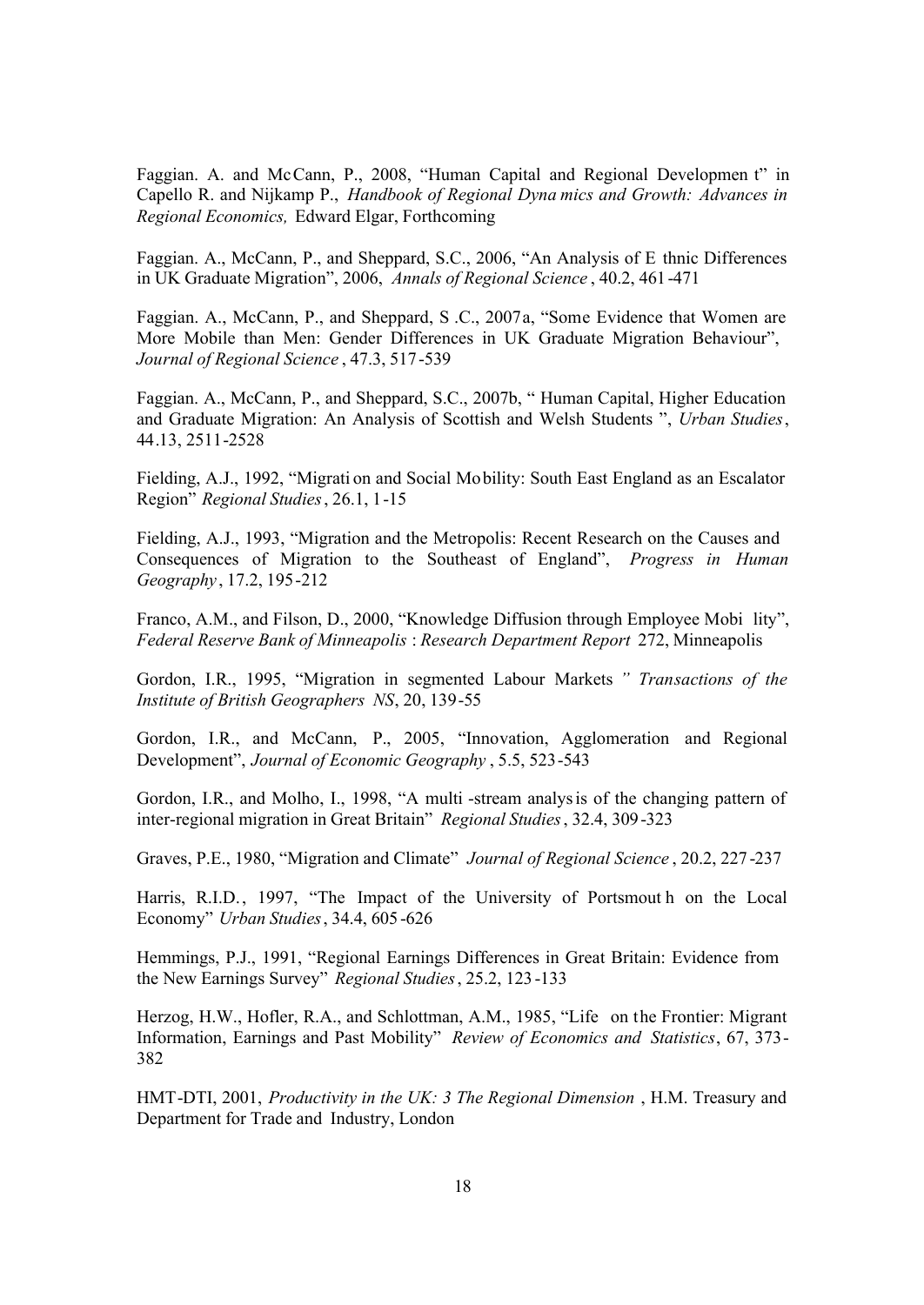Jackman, R., and Savouri, S., 1992, "Regional Migration in Britain: An Analysis of Gross Flows using NHS Central Register Data" *Economic Journal*, 102, 1433-1450

Jaffe, A.B., Trajtenberg, M., Henderson, R., 1993, "Geographic Localization of Knowledge Spillovers as Evidence d by Patent Citations", *Quarterly Journal of Economics*, 108, 577-598

Larsen, J.K., and Rogers, E.M., 1984, *Silicon Valley Fever*, George Allen and Unwin, London

Lucas R. (1988), "On the Mechanism of Economic Development", *Journal of Monetary Economics,* Vol. 22, 3-42

Martin, R. and Sunley, P., 2003, "Deconstructing Clusters: Chaotic Concept or Policy Panacea?", *Journal of Economic Geography* , 3.1, 5-35

McCann, P., and Simonen, J., 2005, "Innovation, Knowledge Spillovers and Local Labour Markets", *Papers in Regional Science* , 84.3, 465 -485

Molho, I., 1986, "Theories of Migration A Review" *Scottish Journal of Political Economy*, 33, 396-419

NES (2001) *New Earnings Survey* , Office for National Statistics, London

OECD, 2004, *Education at a Glance* , Organization for Economic Co-operation and Development, Paris

OECD (2007), *Understanding the Regional Contribution of Higher Education Institutions: A Literature Review* , Paris

ONS (2000), *Regional Trends*, 35, Office for National Statistics, London

ONS (2001), *Regional Trends*, 36, Office for National Statistics, London

Persson, L.O., 2002, "The Impact of Regional Labour Flows in the Swedish Knowledge Economy", in Higano, Y., Nijkamp, P., Poot, J., and van Wyk, K., *The Region in the New Economy: An International Perspective o n Regional Dynamics in the 21 st Century*, 221- 237, Ashgate, Aldershot

Perrons, D., 2004, "Understanding Social and Spatial Divisions in the New Economy: New Media Clusters and the Digital Divide", *Economic Geography* , 80.1, 45-61

Polense, K.R., 2007, (ed.), *The Economic Geography of Innovation* , Cambridge University Press, Cambridge

Porter, M., 1990, *The Competitive Advantage of Nations*, Free Press, New York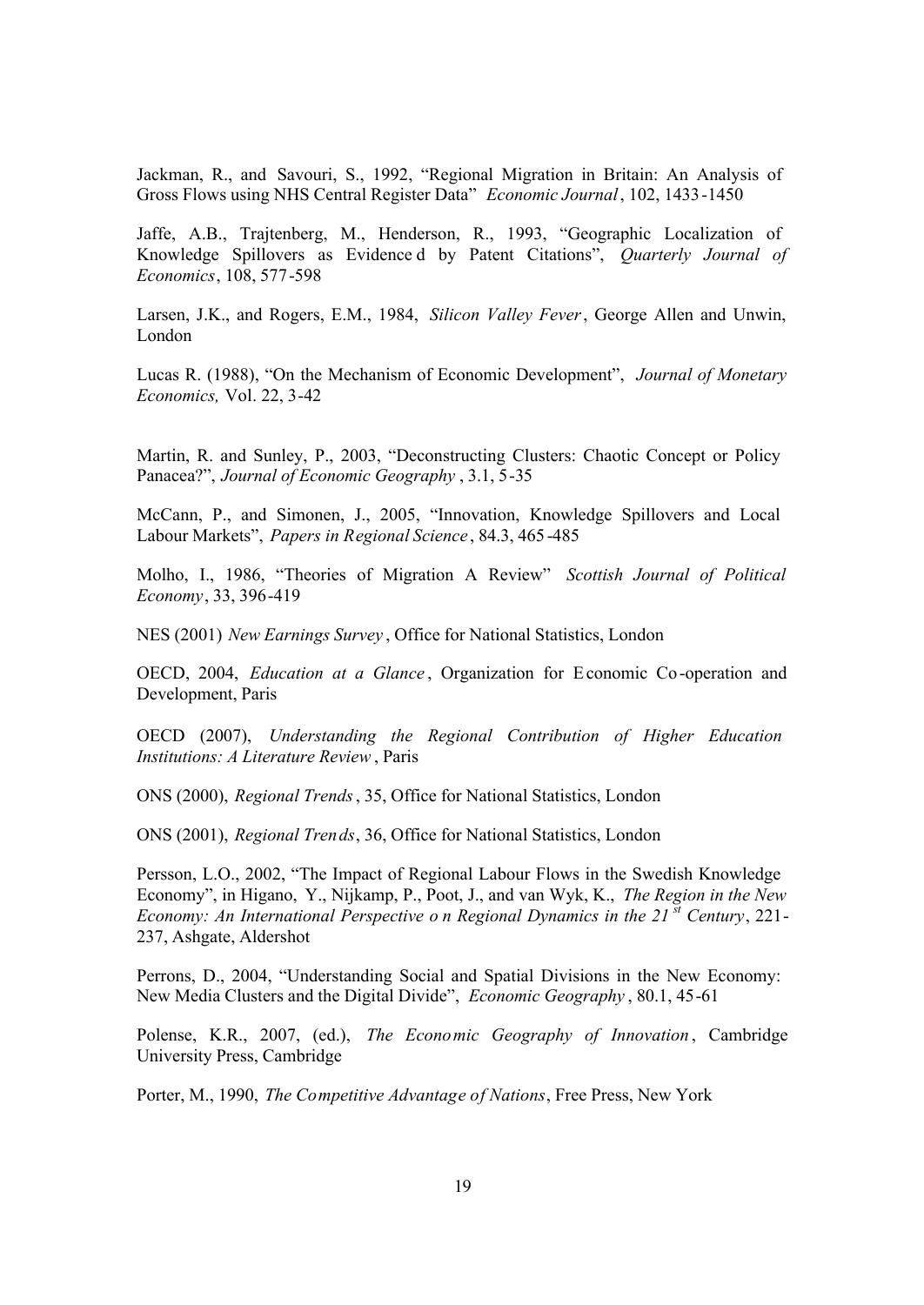Power, D., and Lundmark, M., 2004, "Working through Knowledge Pools: Labour Market Dynamics, the Transf erence of Knowledge and Ideas, and Industrial Clusters", *Urban Studies*, 41.5-6, 1025-1044

Richmond Cooper, J.M., 1994, "Migration and Market Wage Risk" *Journal of Regional Science*, 34.4, 563-582

Romer, P., 1986, "Increasing Returns and Long Run Growth", *Journal of Political Economy*, 94, 1002-1037

Romer, P., 1987, "Growth based on Increasing Returns due to Specialization", *American Economic Review*, 77.2, 56-62

Saxenian, A., 1994, Regional Advantage, Harvard University Press, Cambridge MA

Scott, A.J., 1988, New Industrial Spaces, Pion, London

Scott, A.J., 1993, *Technopolis*, University of California Press, Los Angeles

Shah, A., and Walker, M., 1983, "The distribution of regional earnings in the UK" *Applied Economics*, 15, 507-519

Simmie, J., 1997, *Innovation Networks and Learning Regions?* , Jessica Kingsley, London

Simmie, J., 2001, *Innovative Cities*, Spon, London

Simpson, W., *Urban Structure and the Labour Market: Worker Mobility, Commuting, and Underemployment in Cities* , Clarendon Press, Oxford

Simonen, J., and McCann, P., 2008a, "Innovation, R&D Cooperati on and Labor Recruitment: Evidence from Finland", 2008, *Small Business Economics*, Forthcoming

Simonen, J., and McCann, P., 2008b, " Firm Innovation: The Influence of R&D Cooperation and the Geography of Human Capital Inputs ", *Journal of Urban Economics*, Forthcoming

Sjaastad, L.A., 1962, "The Costs and Returns of Human Migration" *Journal of Political Economy*, 70, Supplement, 80 -93

Warnes, A.M. and Ford, R., 1995, "Housing Aspirations and Migration in Later Life: Developments during the 1980s" *Papers in Regional Science* , 74.4, 361 -387

Wooldridge, J.M., 2002, *Econometric Analysis of Cross Section and Panel Data* , MIT Press, Cambridge MA

Zellner, A. and Theil, H., 1962, "Three -stage Least Squares: Simultaneous Estima tion of Simultaneous Equations", *Econometrica,* 30, No. 1, 54 -78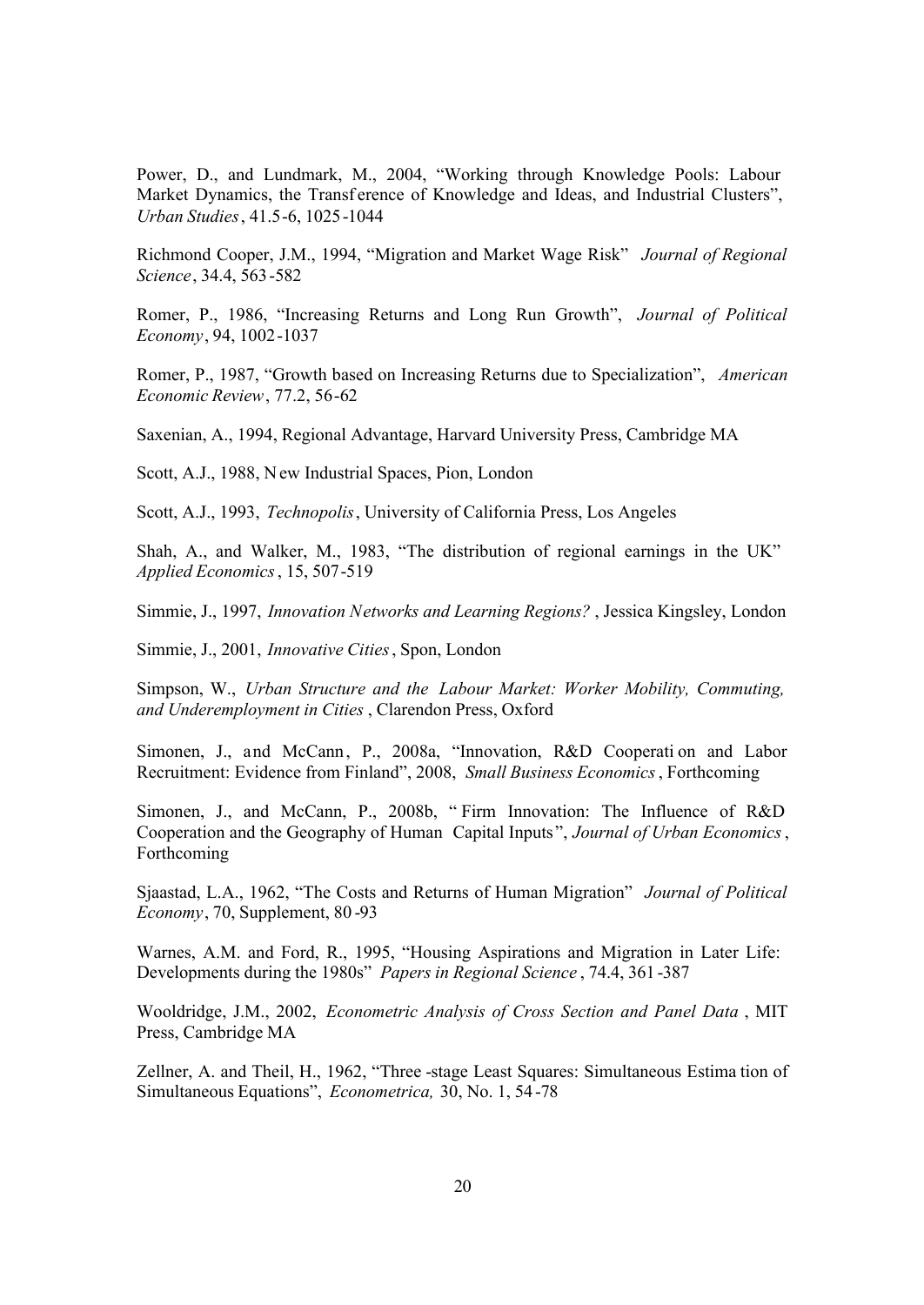|  |  | Table 1. Variable descriptions |
|--|--|--------------------------------|
|--|--|--------------------------------|

| <b>Name</b>    | <b>Definition</b>                                                                          |
|----------------|--------------------------------------------------------------------------------------------|
|                |                                                                                            |
| HK POP         | Number of externally domiciled and externally educated                                     |
|                | university graduates entering into the destination region for                              |
|                | employment after graduation (repeat plus late migrants) per                                |
|                | 100,000 of regional population (academic year 99/00)                                       |
| HT INN         | Number of high technology patent applications by NUTS2 region                              |
|                | in 2000 per million inhabitants As registered with the                                     |
|                | International Patent Office (Source: Eurostat)                                             |
| ALL INN        | Number of all sectors patent applications by NUTS2 region in                               |
|                | 2000 per million inhabitants as registered with the International                          |
|                | Patent Office (Source: Eurostat)                                                           |
| ILO            | ILO regional unemployment rate 1999                                                        |
| R WAGE         | Nominal average gross weekly salary of manageri al occupations                             |
|                | divided by the average weekly unrebated rent (as a proxy of cost                           |
|                | of living). (Source: New Earnings Survey 2001)                                             |
| <b>CENT</b>    | Distance between the centroid of each NUTS 2 region and the                                |
|                | centroid of London                                                                         |
| <b>JOBS</b>    | Total number of vacancies over the number of vacancies filled                              |
|                | (Source: Office for National Statistics 2000)                                              |
| <b>QLIFE</b>   | Inverse of average regional crime rate (crimes against the person)                         |
|                | in 2000 (Source: Office for National Statistics 2001)                                      |
| <b>RAESTUD</b> | RAE quality index by NUTS 2 area calculated as:                                            |
|                | $\sum_{i=1}^{6} iX_i$ where $X_i$ is the percentage of staff belonging to the <i>i</i> -th |
|                |                                                                                            |
|                | RAE category ( $i = 6$ equals RAE 5 <sup>*</sup> ) in 2000 weighted by the                 |
|                | number of students in the region (Source: Department for                                   |
|                | Education and Employment, DFEE, 2001)                                                      |
| <b>SMAFIR</b>  | Percentage of regional firms with less than 50 employees in 1999                           |
|                | (Source: Office for National Statistics 2000)                                              |
| NUNIKM2        | Number of universities in the region per squared kilometer                                 |
| <b>POPDENS</b> | Population density (NUTS2)                                                                 |
| <b>RDTOT</b>   | NUTS1 regional R&D expenditure in 1999 as a % of regional                                  |
|                | GDP (Source: Eurostat)                                                                     |
| <b>LOMA</b>    | Regional Location Quotient for Manufacturing Industry 1999                                 |
|                | (Source: NOMIS)                                                                            |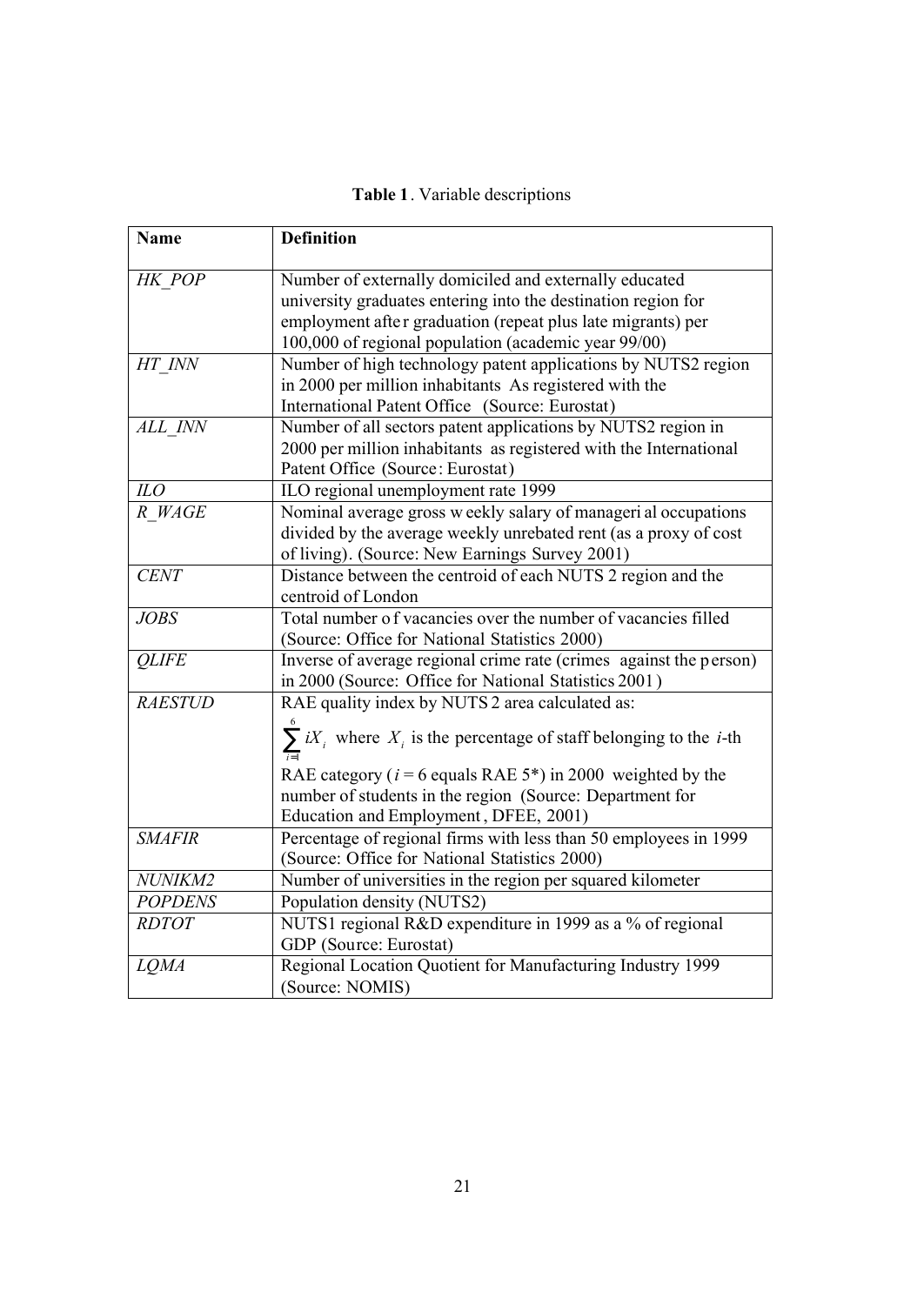|                | Mean      | Std. Dev | Min      | Max       |
|----------------|-----------|----------|----------|-----------|
| HK POP         | 19.3094   | 8.5368   | 4.3334   | 37.8798   |
| HT INN         | 30.4893   | 38.3773  | 3.1438   | 172.3022  |
| ALL INN        | 132.4177  | 94.0839  | 19.0194  | 440.4988  |
| $_{HO}$        | 6.5877    | 2.2641   | 2.95     | 12.12     |
| R WAGE         | 15.3796   | 2.2067   | 12.2638  | 23.7714   |
| <b>CENT</b>    | 255.8086  | 166.3219 | $\theta$ | 680       |
| JOBS           | 2.0874    | 0.3244   | 1.5016   | 2.7889    |
| <b>OLIFE</b>   | $-9.8576$ | 8.6641   | $-55.88$ | $-2.0167$ |
| <i>RAESTUD</i> | 33461.87  | 17250.43 | $\theta$ | 77735.74  |
| <i>SMAFIR</i>  | 0.9109    | 0.0247   | 0.8616   | 0.9619    |
| NUNIKM2        | 0.0012    | 0.0025   | $\theta$ | 0.1398    |
| <b>POPDENS</b> | 604.6952  | 945.9111 | 11.3741  | 4685.56   |
| <i>LOMA</i>    | 1.0751    | 0.2545   | 0.5143   | 1.5943    |
| <i>RDTOT</i>   | 1.838     | 0.8722   | 0.9      | 3.85      |

**Table 2**. Summary statistics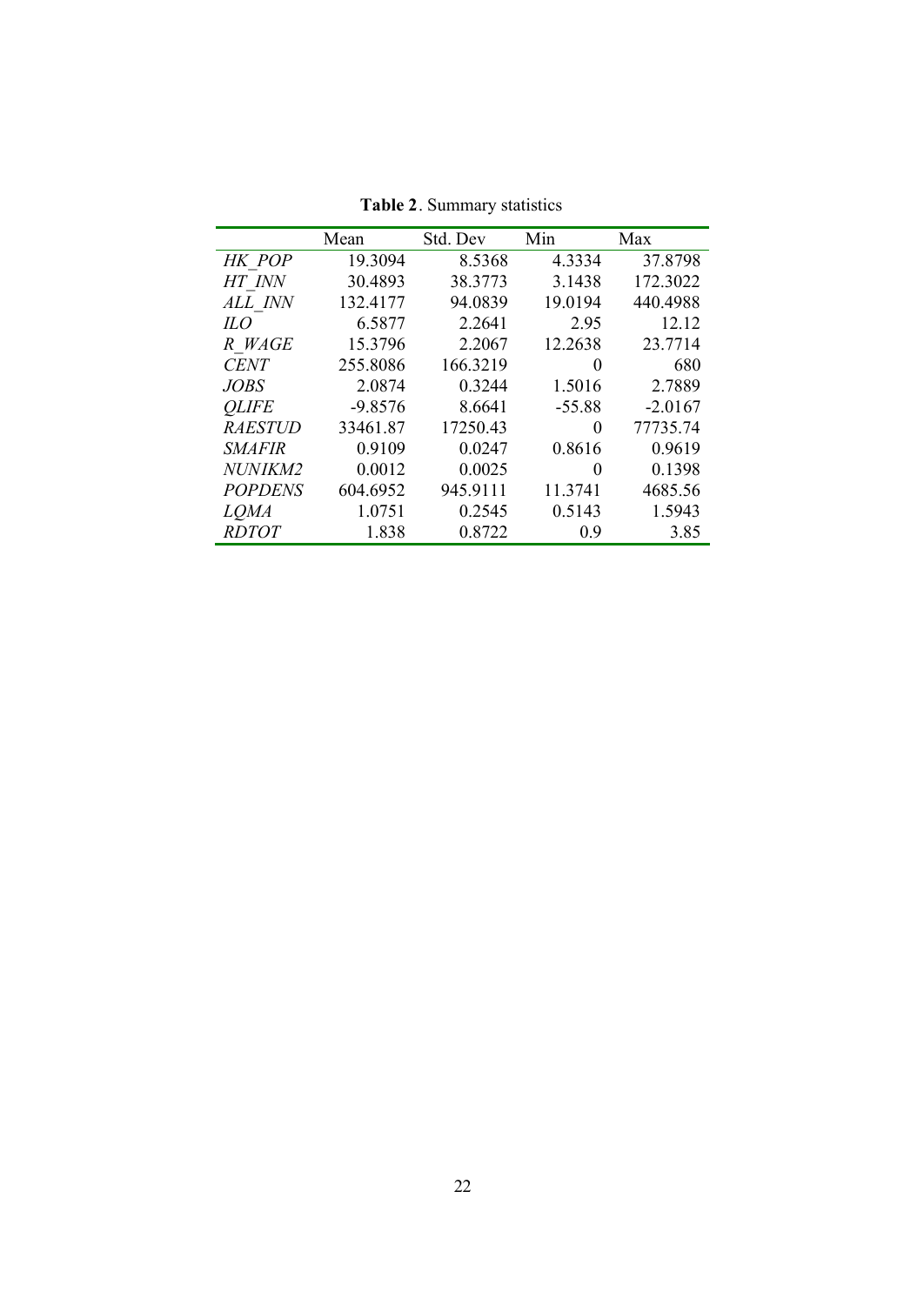|                                             | Model 1: GB | Model 2: GB without<br><b>Greater London</b> | Model 3: England<br>and Wales |
|---------------------------------------------|-------------|----------------------------------------------|-------------------------------|
| Dependent variable:<br><b>HK POP</b>        |             |                                              |                               |
| Intercept                                   | 20.3268     | 10.2741                                      | 8.1766                        |
|                                             | (0.152)     | (0.473)                                      | (0.569)                       |
| ALL INN                                     | $0.0388**$  | $0.0521***$                                  | $0.0619**$                    |
|                                             | (0.043)     | (0.010)                                      | (0.018)                       |
| ILO                                         | $-1.2112**$ | $-1.4197**$                                  | $-0.7829$                     |
|                                             | (0.030)     | (0.011)                                      | (0.167)                       |
| R WAGE                                      | $-0.7837$   | $-0.8514*$                                   | $-0.2556$                     |
|                                             | (0.123)     | (0.090)                                      | (0.685)                       |
| <b>CENT</b>                                 | $-0.0005$   | 0.0112                                       | 0.0102                        |
|                                             | (0.957)     | (0.328)                                      | (0.460)                       |
| <b>JOBS</b>                                 | 6.0416      | 6.9071                                       | 4.5518                        |
|                                             | (0.183)     | (0.128)                                      | (0.383)                       |
| <b>OLIFE</b>                                | $-0.1425$   | $-0.8375**$                                  | $-0.1231$                     |
|                                             | (0.319)     | (0.031)                                      | (0.451)                       |
| "R-squared"                                 | 0.5002      | 0.4795                                       | 0.1892                        |
| Chi2                                        | 44.15       | 46.44                                        | 24.72                         |
| <i>p</i> -value                             | 0.0000      | 0.0000                                       | 0.0004                        |
| <b>Dependent Variable</b><br><b>ALL INN</b> |             |                                              |                               |
| Intercept                                   | 945.17      | 1086.89                                      | 258.08                        |
|                                             | (0.220)     | (0.148)                                      | (0.772)                       |
| HK POP                                      | 3.4502      | 2.8617                                       | 7.9697**                      |
|                                             | (0.175)     | (0.261)                                      | (0.013)                       |
| <b>RAESTUD</b>                              | 0.0008      | 0.0006                                       | 0.0008                        |
|                                             | (0.302)     | (0.443)                                      | (0.275)                       |
| <b>SMAFIR</b>                               | $-998.20$   | $-1150.49$                                   | $-390.36$                     |
|                                             | (0.223)     | (0.148)                                      | (0.679)                       |
| <b>NUNIKM2</b>                              | 26858.42    | 34697.17                                     | 11630.06                      |
|                                             | (0.201)     | (0.320)                                      | (0.577)                       |

| Table 3. 3SLS estimates: All Sectors Innovation |  |
|-------------------------------------------------|--|
|-------------------------------------------------|--|

*p-value 0.0006 0.0007 0.0000 p*-values in parentheses

\*\*\*significant at 1% level

*POPDENS* -0.0669

*LQMA* -78.9907

*RDTOT* 51.5836\*\*

 $(0.204)$ 

(0.197)

(0.062)

*"R-squared" 0.3599 0.3515 0.2717 Chi2 25.73 25.19 32.75*

\*\* significant at 5% level

\* significant at 10% level

-0.0856 (0.210)

-74.0362 (0.236)

58.8979\*\* (0.031)

-0.0261  $(0.604)$ 

-19.0264 (0.737)

31.474 (0.310)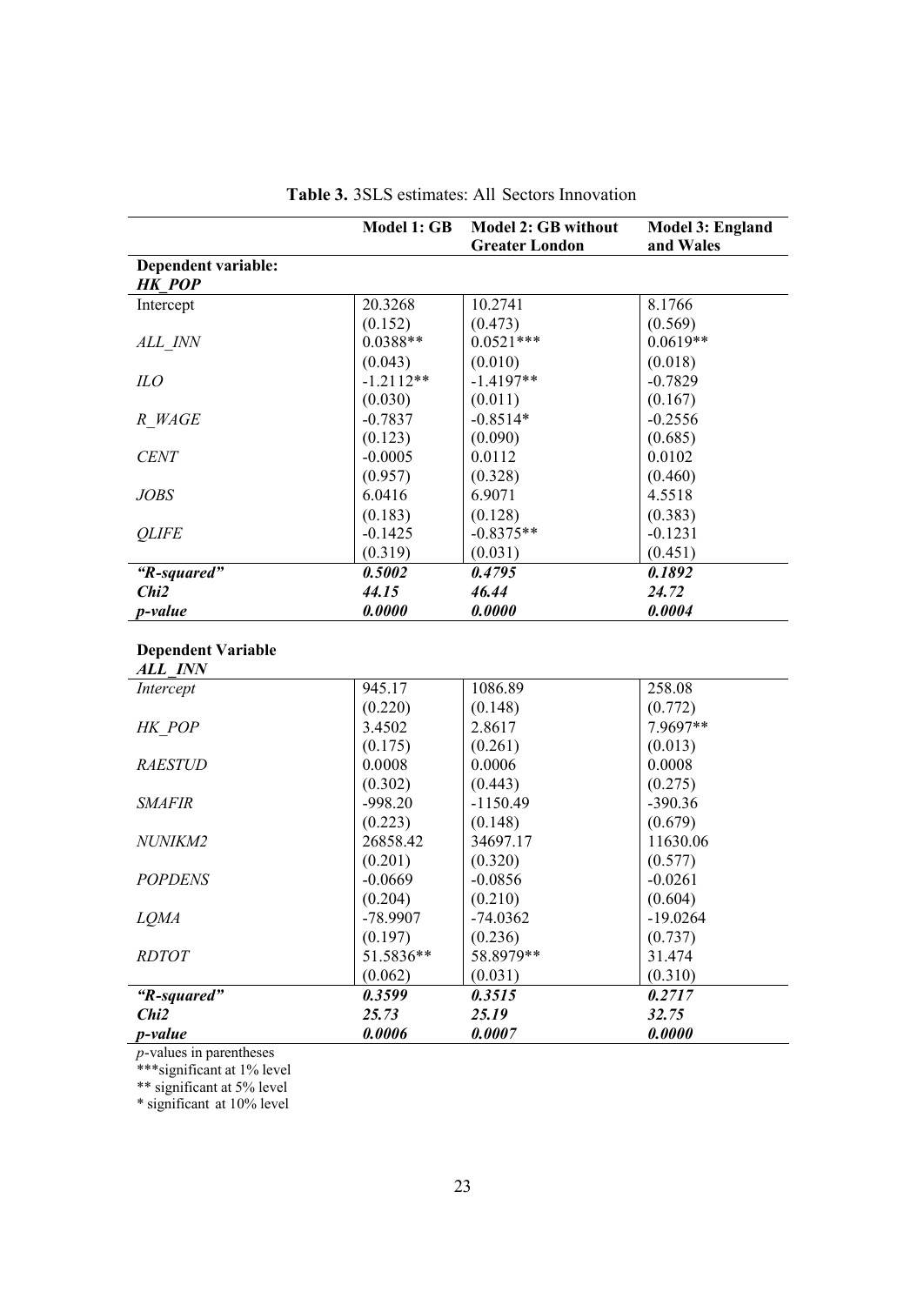|                     | <b>Model 1: GB</b> | <b>Model 2: GB without</b> | <b>Model 3: England</b> |
|---------------------|--------------------|----------------------------|-------------------------|
|                     |                    | <b>Greater London</b>      | and Wales               |
| Dependent variable: |                    |                            |                         |
| <b>HK POP</b>       |                    |                            |                         |
| Intercept           | 22.2313*           | 12.0446                    | 14.0961                 |
|                     | (0.093)            | (0.362)                    | (0.312)                 |
| HT INN              | $0.0994**$         | $0.1200***$                | $0.1315***$             |
|                     | (0.014)            | (0.003)                    | (0.004)                 |
| ILO                 | $-1.1645**$        | $-1.3656***$               | $-1.0355*$              |
|                     | (0.030)            | (0.009)                    | (0.066)                 |
| R WAGE              | $-0.7045$          | $-0.7317*$                 | $-0.2356$               |
|                     | (0.123)            | (0.094)                    | (0.706)                 |
| <b>CENT</b>         | $-0.0003$          | 0.0111                     | 0.0103                  |
|                     | (0.976)            | (0.294)                    | (0.427)                 |
| JOBS                | 5.5345             | 6.7670*                    | 4.3296                  |
|                     | (0.184)            | (0.096)                    | (0.324)                 |
| <b>OLIFE</b>        | $-0.1092$          | $-0.7967**$                | $-0.1040$               |
|                     | (0.432)            | (0.023)                    | (0.487)                 |
| "R-squared"         | 0.5383             | 0.5453                     | 0.3386                  |
| Chi <sub>2</sub>    | 46.90              | 51.94                      | 26.71                   |
| <i>p</i> -value     | 0.0000             | 0.0000                     | 0.0002                  |

|  |  | Table 4. 3SLS estimates: High Tech Innovation |  |  |  |  |
|--|--|-----------------------------------------------|--|--|--|--|
|--|--|-----------------------------------------------|--|--|--|--|

## **Dependent Variable** *HT\_INN*

| <i>p</i> -value  | 0.0000     | 0.0000      | 0.0000      |
|------------------|------------|-------------|-------------|
| Chi <sub>2</sub> | 38.75      | 37.04       | 39.07       |
| "R-squared"      | 0.4763     | 0.4605      | 0.4180      |
|                  | (0.102)    | (0.046)     | (0.233)     |
| <i>RDTOT</i>     | 16.3514    | 19.8611**   | 14.0832     |
|                  | (0.199)    | (0.265)     | (0.445)     |
| <b>LOMA</b>      | $-28.6991$ | $-25.5730$  | $-17.8688$  |
|                  | (0.056)    | (0.138)     | (0.195)     |
| <b>POPDENS</b>   | $-0.0371*$ | $-0.03752$  | $-0.0277$   |
|                  | (0.065)    | (0.303)     | (0.199)     |
| <i>NUNIKM2</i>   | 14202.21*  | 13251.11    | 11114.84    |
|                  | (0.390)    | (0.279)     | (0.579)     |
| <i>SMAFIR</i>    | $-257.244$ | $-317.3753$ | $-206.7831$ |
|                  | (0.060)    | (0.104)     | (0.071)     |
| <b>RAESTUD</b>   | $0.0006*$  | 0.0005      | $0.0006*$   |
|                  | (0.027)    | (0.059)     | (0.015)     |
| HK POP           | 2.0486**   | 1.7654*     | $3.0571**$  |
|                  | (0.450)    | (0.335)     | (0.704)     |
| Intercept        | 212.3554   | 266.2085    | 134.502     |

*p*-values in parentheses

\*\*\*significant at 1% level

\*\* significant at 5% level

\* significant at 10% level